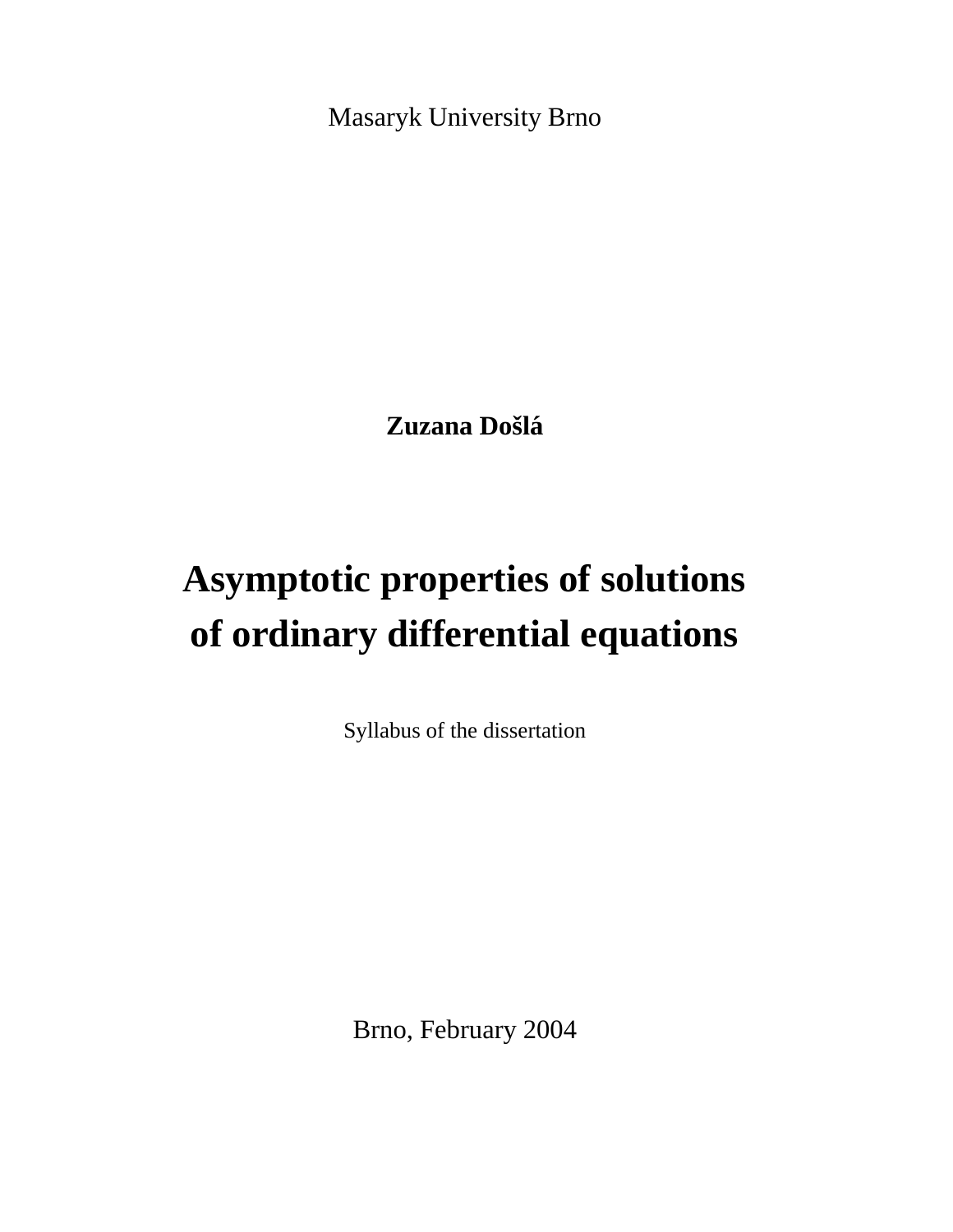## **1 Subject, methods and results of the dissertation**

The dissertation contains a collection of the published papers [D1]–[D12], which are devoted to the asymptotic theory of ordinary differential equations of the second and higher orders. In particular, we study asymptotic behavior of solutions of the second order nonlinear differential equations with  $p$ -Laplacian, oscillatory and asymptotic properties of solutions of the third order differential equations and of the linear differential equations with quasiderivatives.

In the following sections we present employed methods and some main results published in papers [D1]–[D12].

## **1.1. Second order differential equations with** p**-Laplacian**

Results published in [D9, D10, D11, D12] are concerned with the asymptotic behavior of solutions of the nonlinear differential equation

$$
(a(t)\Phi_p(x'))' = b(t)f(x)
$$
 (1.1)

and its special cases — the quasilinear differential equation

$$
(a(t)\Phi_p(x'))' = b(t)\Phi_q(x)
$$
\n(1.2)

and the half-linear equation

$$
(a(t)\Phi_p(x'))' = b(t)\Phi_p(x).
$$
 (1.3)

Throughout this chapter we assume that the functions a, b are continuous for  $t \geq 0$ ,

$$
a(t) > 0
$$
,  $b(t) > 0$ ,  $\Phi_p(u) = |u|^{p-2}u$  with  $p > 1$ , (1.4)

 $q > 1$  and f is a continuous function on R such that  $f(u)u > 0$  for  $u \neq 0$ .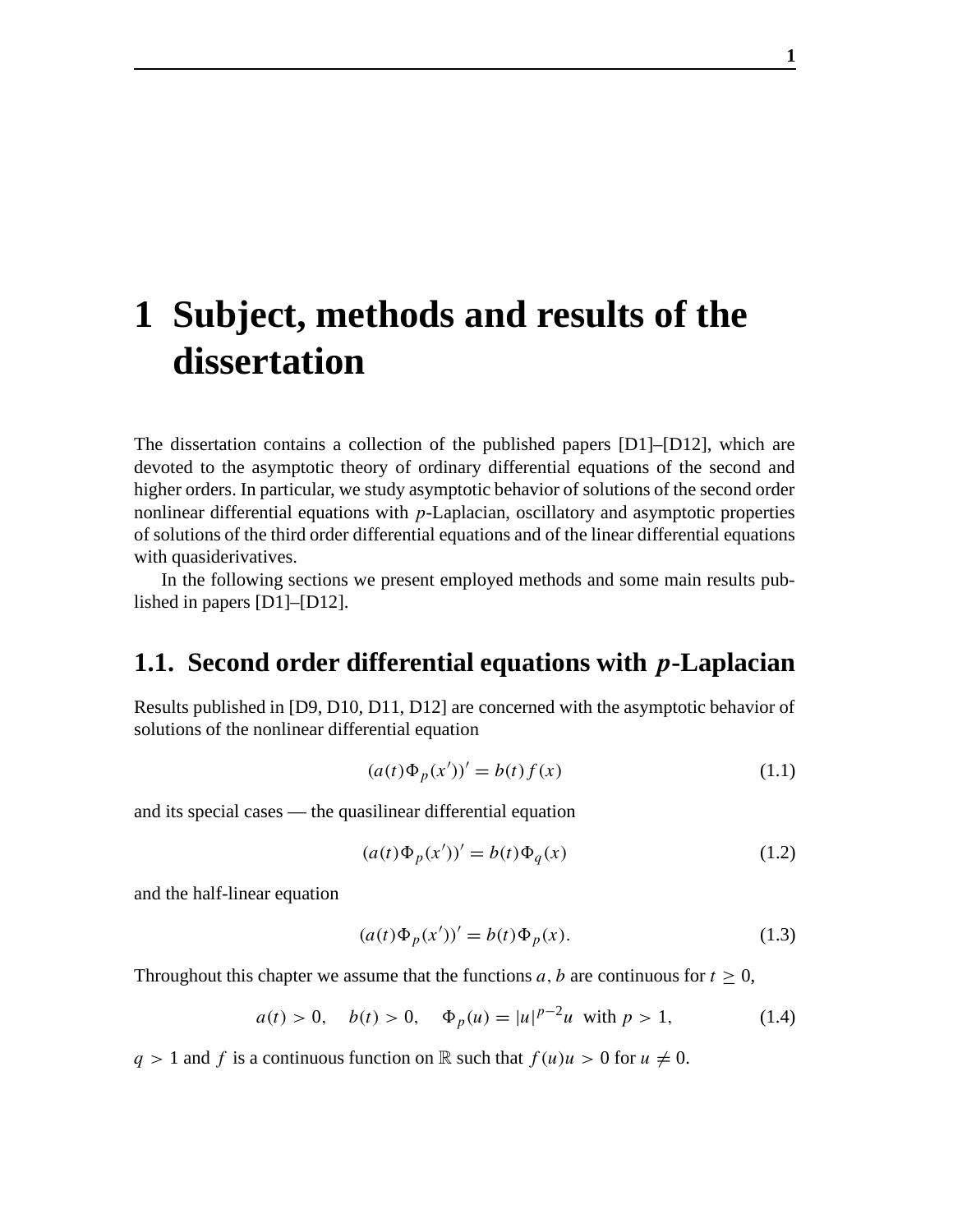We start with a short historical and bibliographical survey.

For  $p = 2$ , equation (1.1) becomes a equation with the Sturm-Liouville differential operator

$$
(a(t)x')' = b(t)f(x)
$$
 (1.5)

and (1.3) becomes the linear equation

$$
(a(t)x')' = b(t)x.
$$
\n
$$
(1.6)
$$

It is well known (see, e.g,  $[39]$ ) that if  $(1.4)$  holds, then the linear equation  $(1.6)$  is nonoscillatory. In [60], a complete analysis of the asymptotic behavior of solutions of  $(1.6)$ has been presented. Later such results have been extended in  $[12, 13, 14, 15, 19, 58, 59, 65]$ in many directions to the nonlinear equation  $(1.5)$ . In some of these quoted papers, the case of b eventually negative has been considered. A survey of the oscillatory and asymptotic theories of equation (1.5) can also be found in the recent monograph [1].

Quasilinear equation (1.2) has been extensively considered in the last years, see, e.g., [19, 64, 76]. Solutions of (1.2) can be examined by interpreting (1.2) as a system of the Emden–Fowler type for the vector  $(x, y) = (x, a\Phi_p(x'))$  given by

$$
x' = \Phi_{p^*} \left(\frac{1}{a(t)}\right) \Phi_{p^*}(y)
$$
  
\n
$$
y' = b(t) \Phi_q(x),
$$
\n(1.7)

where  $p^*$  denotes the conjugate number of  $p$ , i.e.

$$
p^* = \frac{p}{p-1}
$$
 or  $\frac{1}{p} + \frac{1}{p^*} = 1$ .

For this reason, equation (1.2) is sometimes called a *generalized Emden-Fowler equation*. We refer to the book by Mirzov [61] where the uniqueness, continuability, existence, and asymptotic behavior of solutions of (1.7) have been investigated. Other interesting results concern the special case  $p = q$ , i.e. the half-linear equation (1.3), see e.g. [26, 27].

Such studies are essentially motivated by the dynamics of positive radial solutions of reaction-diffusion problems modelled by the nonlinear elliptic equation

$$
- \operatorname{div}(\alpha(|\nabla u|)\nabla u) + \lambda f(u) = 0 \tag{1.8}
$$

where  $\alpha$  :  $(0, \infty) \rightarrow (0, \infty)$  is continuous and such that  $\delta(v) := \alpha(|v|)v$  is an odd increasing homeomorphism from  $\mathbb R$  into  $\mathbb R$ ,  $\lambda$  is a positive constant (the so called Thiele modulus), and  $f$  represents the ratio of the reaction rate at the concentration  $u$  to the reaction rate at concentration unity (see e.g. [20]). If  $\alpha(|v|) = |v|^{p-2}$ , then the differential operator in (1.8) is the *p*-Laplacian  $\Delta_p(u) = \text{div}(|\nabla u|^{p-2}\nabla u)$  and (1.8) reduces to (1.1).

The aim of papers [D9, D10] is to study the asymptotic behavior of solutions of (1.1) and (1.2). This task is accomplished by introducing an *a-priori* classification of solutions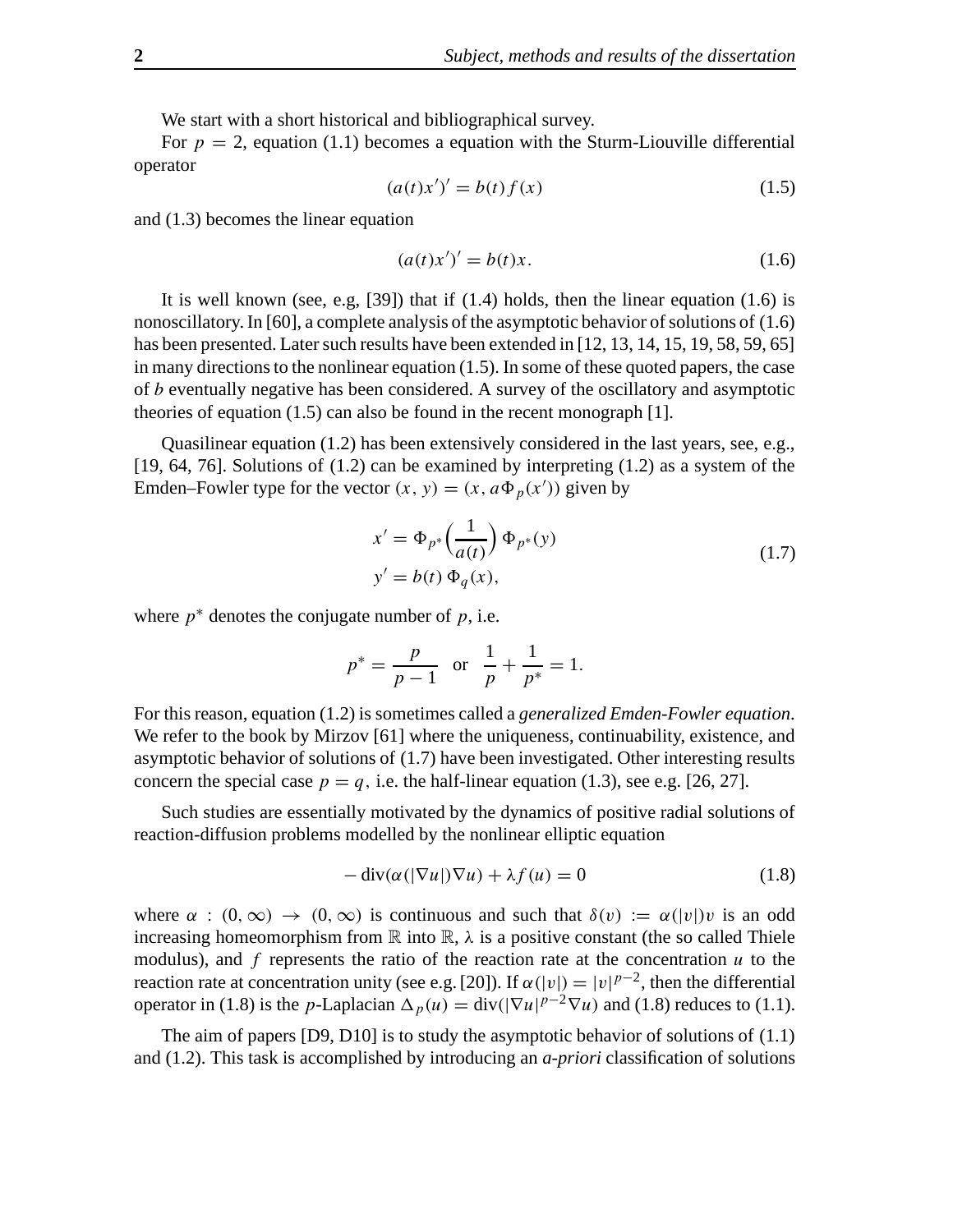of (1.1) which is a natural extension of the well-known classification stated for the linear case.

As usual, by a solution of (1.1) we always mean a continuously differentiable function x such that  $a\Phi_p(x')$  has a continuous derivative satisfying (1.1). Following I. Kiguradze [47, Definitions 12.4 and 12.5], a nontrivial solution x of (1.1) is said to be a *singular solution of the first kind of* (1.1) if there exists  $T < \infty$  such that  $x(t) \equiv 0$  for  $t \geq T$ , and a solution x of  $(1.1)$  is said to be a *singular solution of the second kind of*  $(1.1)$  if there exists  $T < \infty$  such that  $\lim_{t\to T-} |x(t)| = \infty$ . For brevity, denote by  $S_1(S_2)$  the set of all singular solutions of the first (second) kind. Observe that the problem whether  $S_1 = \emptyset$  is closely related to the uniqueness problem with respect to the initial conditions. A nontrivial and nonsingular solution of (1.1) is said to be a *proper solution.*

We say that a proper solution x of (1.1) defined on  $(\alpha_x, \infty)$  is either of class M<sup>+</sup> or of class M<sup>-</sup> according to whether  $x(t)x'(t)$  is eventually positive or  $x(t)x'(t)$  is negative for every  $t > \alpha_x$ , i.e.

$$
\mathbb{M}^+ = \{x \text{ proper solution of } (1.1) : \exists t_x \ge \alpha_x : x(t)x'(t) > 0 \text{ for } t > t_x \},\
$$
  

$$
\mathbb{M}^- = \{x \text{ proper solution of } (1.1) : x(t)x'(t) < 0 \text{ for } t > \alpha_x \}.
$$

As for the singular solutions and solutions in classes M−, M<sup>+</sup> for the quasilinear equation (1.2), the results of [17, 18, 63] yield the following.

**Theorem A.** *The following holds for equation* (1.2)*:*

- (a) If  $p = q$  then  $S_1 = S_2 = \emptyset$ ,  $\mathbb{M}^- \neq \emptyset$  and  $\mathbb{M}^+ \neq \emptyset$ .
- (b) If  $p < q$  then  $S_1 = \emptyset$ ,  $S_2 \neq \emptyset$  and  $\mathbb{M}^- \neq \emptyset$ .
- (c) If  $p > q$  then  $S_1 \neq \emptyset$ ,  $S_2 = \emptyset$  and  $\mathbb{M}^+ \neq \emptyset$ .

**Remark 1.1.** When  $p > q$ , the class M<sup>-</sup> can be empty. For instance, this happens when  $p = 2$ ,  $a(t) \equiv 1$ ,  $1 < q < 2$  and  $\liminf_{t \to \infty} t^2 b(t) > 0$ , see e.g. [47, Corollary 17.3]. When  $p \lt q$ , the class  $\mathbb{M}^+$  can be empty. For instance, this happens when  $p = 2$ ,  $a(t) \equiv 1, q > 2$  and  $\liminf_{t \to \infty} t^q b(t) > 0$ , see e.g. [47, Corollary 17.4]).

In the sequel, we will extend Theorem A to equation  $(1.1)$ , and we will give conditions which ensure that the classes M<sup>-</sup> and M<sup>+</sup> are not empty when  $p > q$  and  $p < q$ , respectively.

As in the papers [12, 13, 14, 15, 19, 59, 65], both classes M<sup>+</sup>, M<sup>−</sup> can be divided, *a-priori,* into the following four subclasses, which are mutually disjoint:

$$
\mathbb{M}_{B}^{-} = \{x \in \mathbb{M}^{-} : \lim_{t \to \infty} x(t) = \ell_{x} \neq 0\},\
$$
  

$$
\mathbb{M}_{0}^{-} = \{x \in \mathbb{M}^{-} : \lim_{t \to \infty} x(t) = 0\},\
$$
  

$$
\mathbb{M}_{B}^{+} = \{x \in \mathbb{M}^{+} : \lim_{t \to \infty} x(t) = \ell_{x} < \infty\},\
$$
  

$$
\mathbb{M}_{\infty}^{+} = \{x \in \mathbb{M}^{+} : \lim_{t \to \infty} |x(t)| = \infty\}.
$$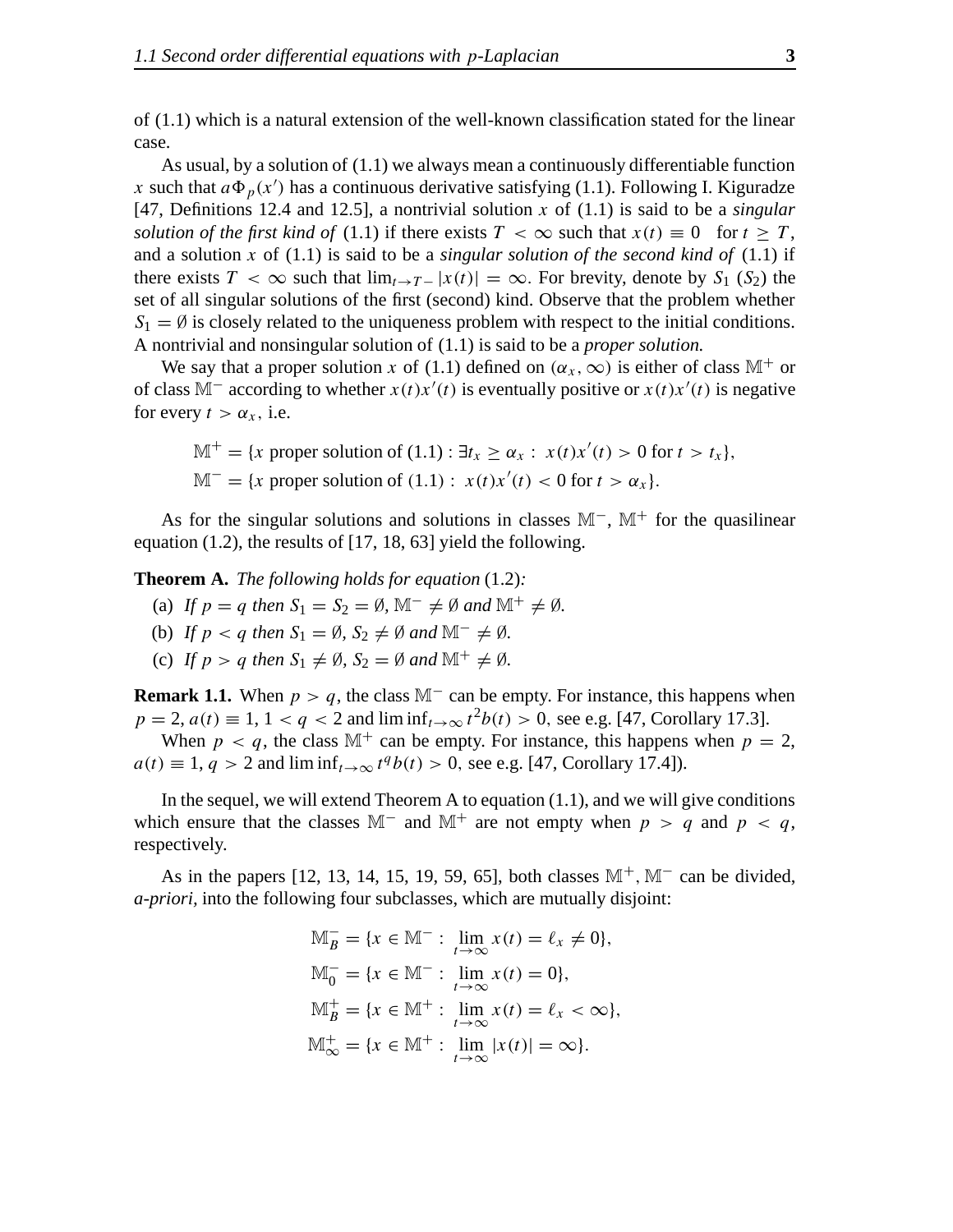In the following sections we are going to characterize these classes in terms of certain integral conditions and, similarly to the linear case, to show that the convergence and/or divergence of the two integrals

$$
J_1 = \lim_{T \to \infty} \int_0^T \Phi_{p^*} \left(\frac{1}{a(t)}\right) \Phi_{p^*} \left(\int_0^t b(s) \, ds\right) dt,
$$
  

$$
J_2 = \lim_{T \to \infty} \int_0^T \Phi_{p^*} \left(\frac{1}{a(t)}\right) \Phi_{p^*} \left(\int_t^T b(s) \, ds\right) dt,
$$

completely characterize the above four classes. We remark that in the linear case  $J_1 = I_1$ and  $J_2 = I_2$ . In the following we will also use the notation

$$
J_3 = \int_0^\infty \Phi_{p^*}\Big(\frac{1}{a(t)}\Big) dt, \quad J_4 = \int_0^\infty b(t) dt.
$$

We point out that a different approach and classification of solutions of  $(1.2)$  have been used in the recent papers [64] and [76] under the assumptions  $a(t) \equiv 1$  and  $J_3$  <  $< \infty$ , respectively. As we will see, such conditions automatically reduce possible types of solutions of (1.2).

Next results describe solutions in the classes M<sup>−</sup> and M<sup>+</sup> in terms of the integrals  $J_1$ ,  $J_2$  without any additional conditions on the nonlinearity f. Our approach is based on the Tychonov fixed point theorem as well as on the asymptotic integration of (1.1).

**Theorem 1.1 ([D10]).** *Eq.* (1.1) *has a solution in the class*  $\mathbb{M}_B^-$  *if and only if*  $J_2 < \infty$ *.* 

**Theorem 1.2** ([D10]). If  $J_1 < \infty$  and  $J_2 < \infty$ , then equation (1.1) has a solution x of (1.1) *such that the limit*

$$
\lim_{t \to \infty} \frac{x(t)}{\int_t^{\infty} \Phi_{p^*}\left(\frac{1}{a(s)}\right) ds}
$$
(1.9)

*exists, is finite and is different from zero.*

**Theorem 1.3** ([D10]). *Eq.* (1.1) *has a solution in the class*  $\mathbb{M}_{B}^{+}$  *if and only if*  $J_1 < \infty$ *.* 

The next two theorems have been proved using a complete asymptotic characterization for the half-linear equations and on the existence of suitable upper and lower solutionsfor (1.1), see [D10].

**Theorem 1.4 ([D10]).** *Assume*

$$
\limsup_{u \to 0} \frac{f(u)}{\Phi_p(u)} < \infty. \tag{1.10}
$$

*Then the following holds:*

(a) *Eq.*(1.1) *has no solution in the class*  $S_1$ *.*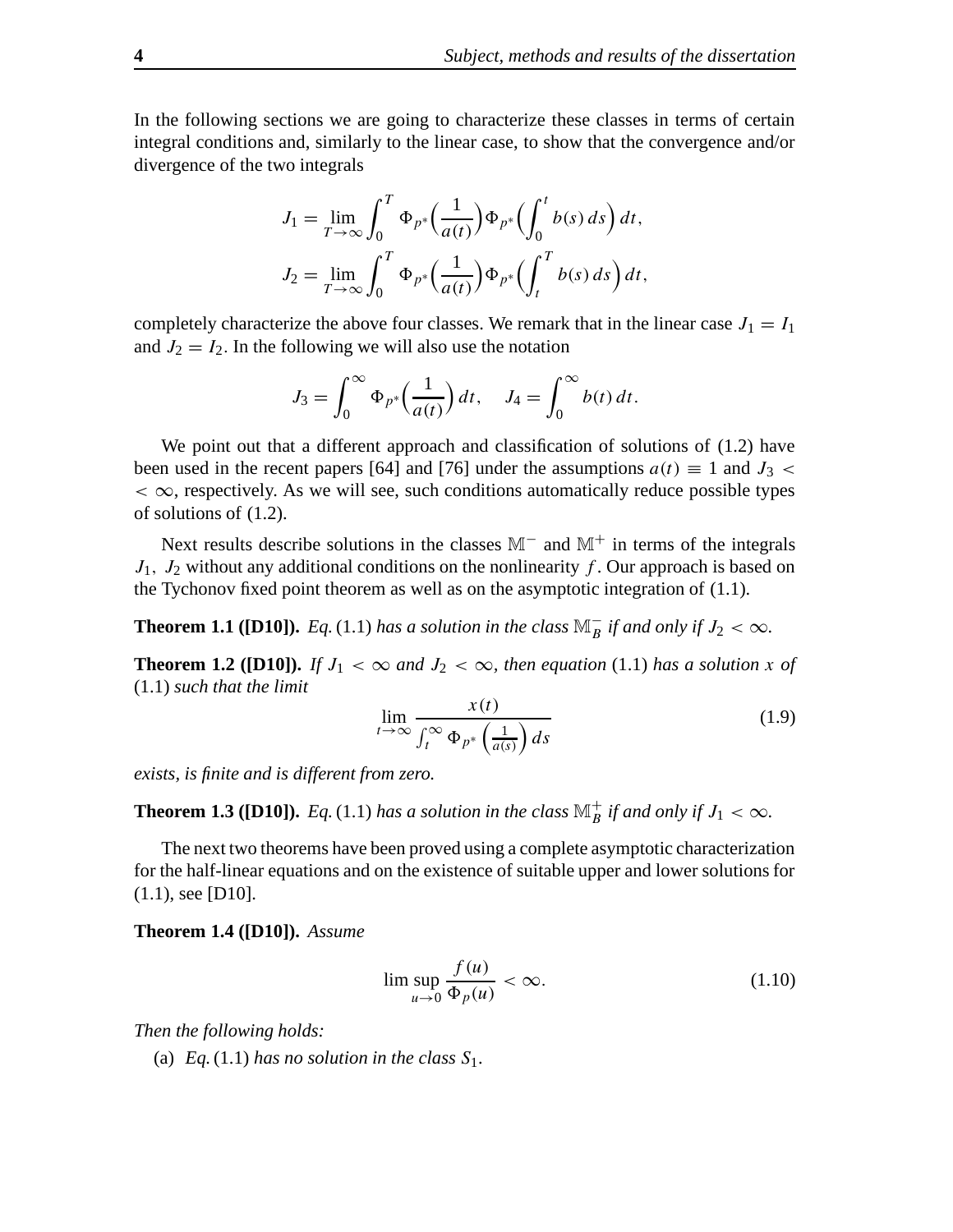- (b) *Eq.*(1.1) *has solutions in the class*  $\mathbb{M}^-$ .
- (c) If  $J_1 = \infty$  and  $J_2 < \infty$ , then every solution x of (1.1) in the class  $\mathbb{M}^-$  tends to a *non-zero limit as*  $t \to \infty$ *, i.e.*,  $\mathbb{M}^- = \mathbb{M}_B^-$ .
- (d) *Eq.*(1.1) *has solutions in the classes*  $\mathbb{M}_0^-$  *and*  $\mathbb{M}_B^-$  *if and only if*  $J_1 < \infty$  *and*  $J_2 < \infty$ .

**Theorem 1.5 ([D10]).** *Assume*

$$
\limsup_{|u| \to \infty} \frac{f(u)}{\Phi_p(u)} < \infty. \tag{1.11}
$$

*Then the following holds:*

- (a) *Eq.*(1.1) *has no solution in the class*  $S_2$ *.*
- (b) *Eq.*(1.1) *has solutions in the class*  $\mathbb{M}^+$ .
- (c) If  $J_1 < \infty$ , then every solution x of (1.1) in the class  $\mathbb{M}^+$  is bounded, i.e.  $M^+ = M_B^+ \neq \emptyset.$
- (d) If  $J_1 = \infty$ , then every solution x of (1.1) in the class  $\mathbb{M}^+$  *is unbounded, i.e.*  $M^+ = M^+_{\infty} \neq \emptyset.$

**Corollary 1.1 ([D10]).** *The following holds for equation* (1.1)*:*

- (i) *If*  $J_1 = \infty$  *and*  $J_2 = \infty$ *, then*  $\mathbb{M}_B^- = \emptyset$ *,*  $\mathbb{M}_B^+ = \emptyset$ *. In addition, if* (1.10) *is satisfied, then*  $\mathbb{M}^- = \mathbb{M}_0^- \neq \emptyset$ , and if (1.11) is satisfied, then  $\mathbb{M}^+ = \mathbb{M}_\infty^+ \neq \emptyset$ .
- (ii) If  $J_1 = \infty$  and  $J_2 < \infty$ , then  $\mathbb{M}_B^+ = \emptyset$ . In addition, if (1.10) is satisfied, then  $\mathbb{M}^- = \mathbb{M}_B^- \neq \emptyset$ ,  $\mathbb{M}_0^- = \emptyset$ , and if (1.11) is satisfied, then  $\mathbb{M}^+ = \mathbb{M}_{\infty}^+ \neq \emptyset$ .
- (iii) *If*  $J_1 < \infty$  and  $J_2 = \infty$ , then  $\mathbb{M}_B^- = \emptyset$ . *If* in addition (1.10) is satisfied, then  $\mathbb{M}^- = \mathbb{M}_0^- \neq \emptyset$ , and if (1.11) is satisfied, then  $\mathbb{M}^+ = \mathbb{M}_B^+ \neq \emptyset$  and  $\mathbb{M}_{\infty}^+ = \emptyset$ .
- (iv) If  $J_1 < \infty$  and  $J_2 < \infty$ , then both classes  $\mathbb{M}_0^-$  and  $\mathbb{M}_B^-$  are nonempty. In addition, *if* (1.11) *is satisfied, then*  $\mathbb{M}^+ = \mathbb{M}^+_B \neq \emptyset$  and  $\mathbb{M}^+_{\infty} = \emptyset$ .

**Remark 1.2.** For the quasilinear equation (1.2), i.e. for  $f(u) = \Phi_q(u)$ , (1.10) reduces to the condition  $p \leq q$  and (1.11) reduces to the condition  $p \geq q$ .

For the linear equation (1.6), Theorem 1.5-(c),(d) reduces to Theorem 3 in [60], and Corollary 1.1 to Theorem 2 in [12]. For equation (1.5), Theorem 1.4-(b), (d) gives Theorems 6,8 in [12].

Our main results for equation (1.2) concern the following problems:

(1) Reciprocity principle and asymptotic behavior of quasiderivatives of solutions.

(2) Uniqueness problem in the class M−.

The asymptotic behavior of quasiderivatives of solutions of (1.2) can be investigated by the so called *reciprocity principle*. This principle extends to (1.3) a classical result of Potter [71] on the oscillation of the second order self-adjoint linear equation (1.6), and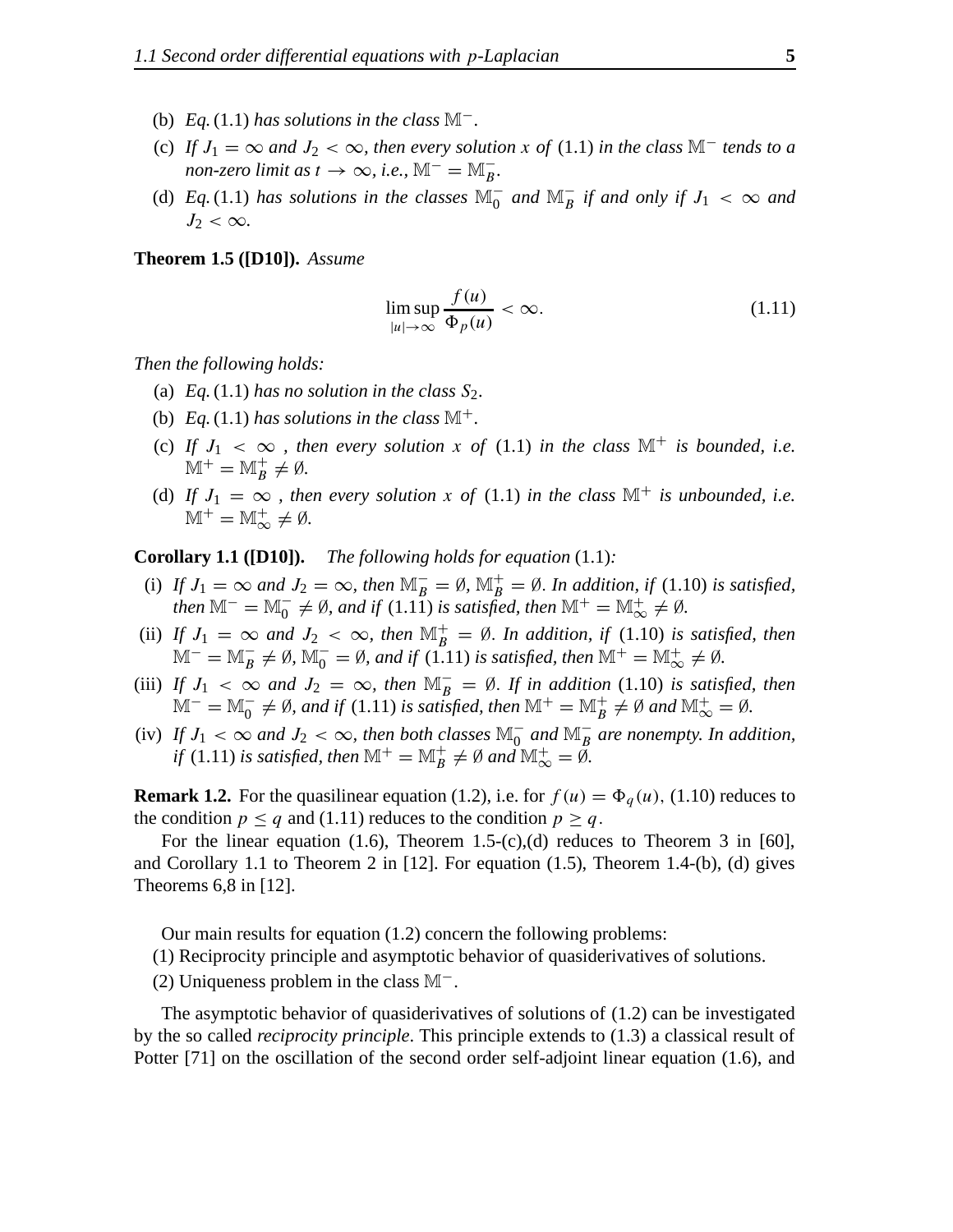was later used in [12, 13] for the asymptotics of nonoscillatory linear equation (1.6). It links solutions of (1.2) to those of a suitable associated equation and enables, by a simple way, to describe the qualitative behavior of solutions of (1.2) and their quasiderivatives .

Let x be a solution of (1.2) and let us denote the quasiderivative  $x^{[1]}$  of x by

$$
x^{[1]}(t) = a(t)\Phi_p(x'(t)).
$$

Then  $z = x^{[1]}$  is a solution of the *reciprocal equation* of (1.2)

$$
\left(\frac{1}{\Phi_{q^*}(b(t))}\Phi_{q^*}(z')\right)' = \frac{1}{\Phi_{p^*}(a(t))}\Phi_{p^*}(z). \tag{1.12}
$$

This equation follows from (1.2) when a is replaced by  $1/\Phi_{q^*}(b)$  and b by  $1/\Phi_{p^*}(a)$ . Consequently, the integral  $J_3$  for (1.2) plays the same role as  $J_4$  for (1.12) and vice versa; analogously  $J_4$  for (1.2) plays the same role as  $J_3$  for (1.12). Similarly, for (1.12) the integrals  $J_1$ ,  $J_2$  become

$$
J_5 = \lim_{T \to \infty} \int_0^T b(t) \Phi_q \left( \int_0^t \Phi_{p^*} \left( \frac{1}{a(s)} \right) ds \right) dt,
$$
  

$$
J_6 = \lim_{T \to \infty} \int_0^T b(t) \Phi_q \left( \int_t^T \Phi_{p^*} \left( \frac{1}{a(s)} \right) ds \right) dt,
$$

respectively.

Following the classification used in [64, 76], we distinguish these types of solutions x of (1.2):

Type  $(1)$  $\lim_{t\to\infty} x(t) = 0,$   $\lim_{t\to\infty}$  $\lim_{t \to \infty} x^{[1]}(t) = 0;$ Type  $(2)$  $\lim_{t\to\infty} x(t) = 0,$   $\lim_{t\to\infty}$  $\lim_{t \to \infty} x^{[1]}(t) = c_1 < 0;$ Type  $(3)$  $\lim_{t\to\infty} x(t) = c > 0,$   $\lim_{t\to\infty}$  $\lim_{t \to \infty} x^{[1]}(t) = c_1 \le 0;$ Type  $(4)$  $\lim_{t\to\infty} x(t) = c > 0,$   $\lim_{t\to\infty}$  $\lim_{t \to \infty} x^{[1]}(t) = c_1 > 0;$ Type  $(5)$  $\lim_{t\to\infty} x(t) = c > 0,$   $\lim_{t\to\infty}$  $\lim_{t\to\infty} x^{[1]}(t) = \infty;$ Type  $(6)$  $\lim_{t\to\infty} x(t) = \infty,$   $\lim_{t\to\infty}$  $\lim_{t \to \infty} x^{[1]}(t) = c_1;$ Type  $(7)$  $\lim_{t\to\infty} x(t) = \infty,$   $\lim_{t\to\infty}$  $\lim_{t\to\infty} x^{[1]}(t) = \infty.$ 

**Theorem 1.6 ([D10]).** *The following holds for equation* (1.2)*:*

- (a) Let  $p \le q$ . Every solution in  $\mathbb{M}^-$  is of Type (1) if and only if  $J_2 = \infty$  and  $J_6 = \infty$ .
- (b) *Eq.*(1.2) *has solutions of Type* (2) *if and only if*  $J_6 < \infty$ *.*
- (c) *Eq.*(1.2) *has solutions of Type* (3) *if and only if*  $J_2 < \infty$ *.*
- (d) *Eq.*(1.2) *has solutions of Type* (4) *if and only if*  $J_1 < \infty$  *and*  $J_5 < \infty$ *.*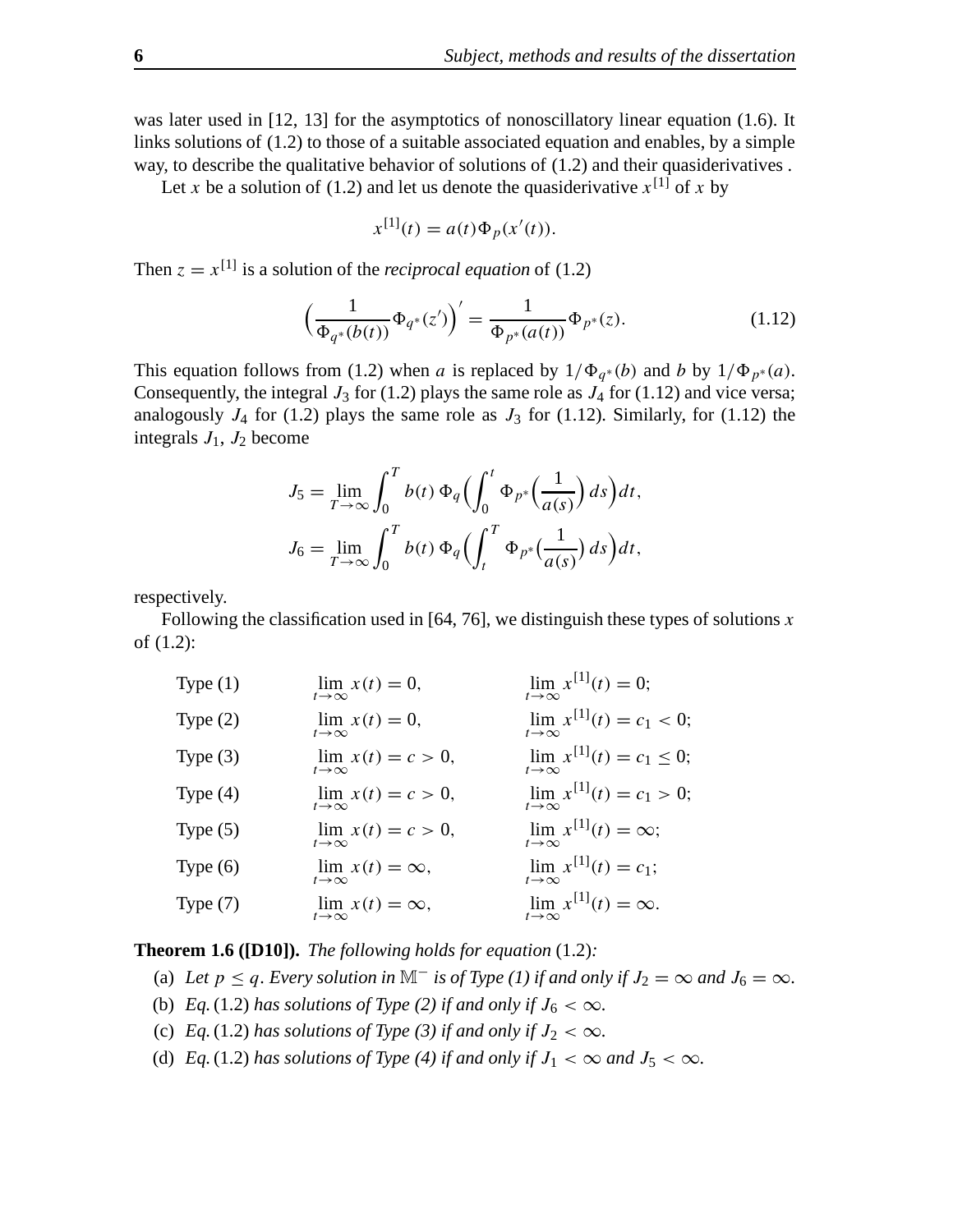- (e) *Eq.*(1.2) *has solutions of Type* (5) *if and only if*  $J_1 < \infty$  *and*  $J_5 = \infty$ *.*
- (f) *Eq.*(1.2) *has solutions of Type* (6) *if and only if*  $J_1 = \infty$  *and*  $J_5 < \infty$ *.*
- (g) Let  $p \ge q$ . Every solution in  $\mathbb{M}^+$  is of Type (7) if and only if  $J_1 = \infty$  and  $J_5 = \infty$ .

**Remark 1.3.** In [76], the same problem has been studied under the assumption  $J_3 < \infty$ . In [64], the case  $a(t) \equiv 1$  is considered which represents the case  $J_3 = \infty$ .

- Theorem 1.6 gives
- in case  $J_3 < \infty$  Theorems 3.1, 3.2, 3.3, 3.4, 4.2, 4.5 and 4.6 of [76];
- in case  $a(t) \equiv 1$  Theorems 2.2, 2.3, 2.4, 2.5, 3.6, 3.7 and 3.8 of [64].

Next result concerns the uniqueness in M<sup>−</sup> and has been proved in [D9].

### **Theorem 1.7 (Uniqueness in M<sup>−</sup>).** *Consider equation* (1.2) *with*  $p \leq q$ .

*For* any  $(t_0, x_0) \in [0, \infty) \times \mathbb{R} \setminus \{0\}$ , there exists a unique solution x of (1.1) in the *class*  $M^-$  *such that*  $x(t_0) = x_0$  *if and only if* 

$$
\int_0^\infty \left(\frac{1}{\Phi_{p^*}(a(t))} + b(t)\right) dt = \infty \tag{1.13}
$$

### *is satisfied.*

This result has been later used in [D12] to prove the limit characterization of principal solutions of half-linear equations.

A particular attention among quasilinear equations is paid to the half-linear equation (1.3). The half-linear case is characterized by the fact that every solution of (1.3) is proper and defined on the whole interval [0,  $\infty$ ). It is straightforward to verify that solutions x in the class M<sup>-</sup> are positive decreasing or negative increasing in the whole interval [0,  $\infty$ ). In addition, the *homogeneity property* holds, that is, if x is a solution of (1.3), then so is  $λx$  for any constant  $λ$ .

In the nonoscillation theory of the half-linear equations, an important role is played by the *principal solution*. This concept has been introduced independently by Elbert–Kusano [27] and by Mirzov [62]. In papers [D12], [11] we have proved the limit and integral characterizations of the principal solutions of  $(1.3)$  in the case when b does not change its sign.

It is well known that if the linear equation (1.6) is nonoscillatory, then there exists a solution u of (1.6), called the *principal solution* at  $\infty$ , that is uniquely determined up to a constant factor by one of the following conditions (in which  $x$  denotes an arbitrary solution of  $(1.6)$  linearly independent of  $u$ ):

$$
\lim_{t \to \infty} \frac{u(t)}{x(t)} = 0; \tag{1}
$$

$$
\frac{u'(t)}{u(t)} < \frac{x'(t)}{x(t)} \quad \text{for large } t \, ; \tag{12}
$$

$$
\int^{\infty} \frac{dt}{a(t)u^2(t)} = \infty.
$$
 (π<sub>3</sub>)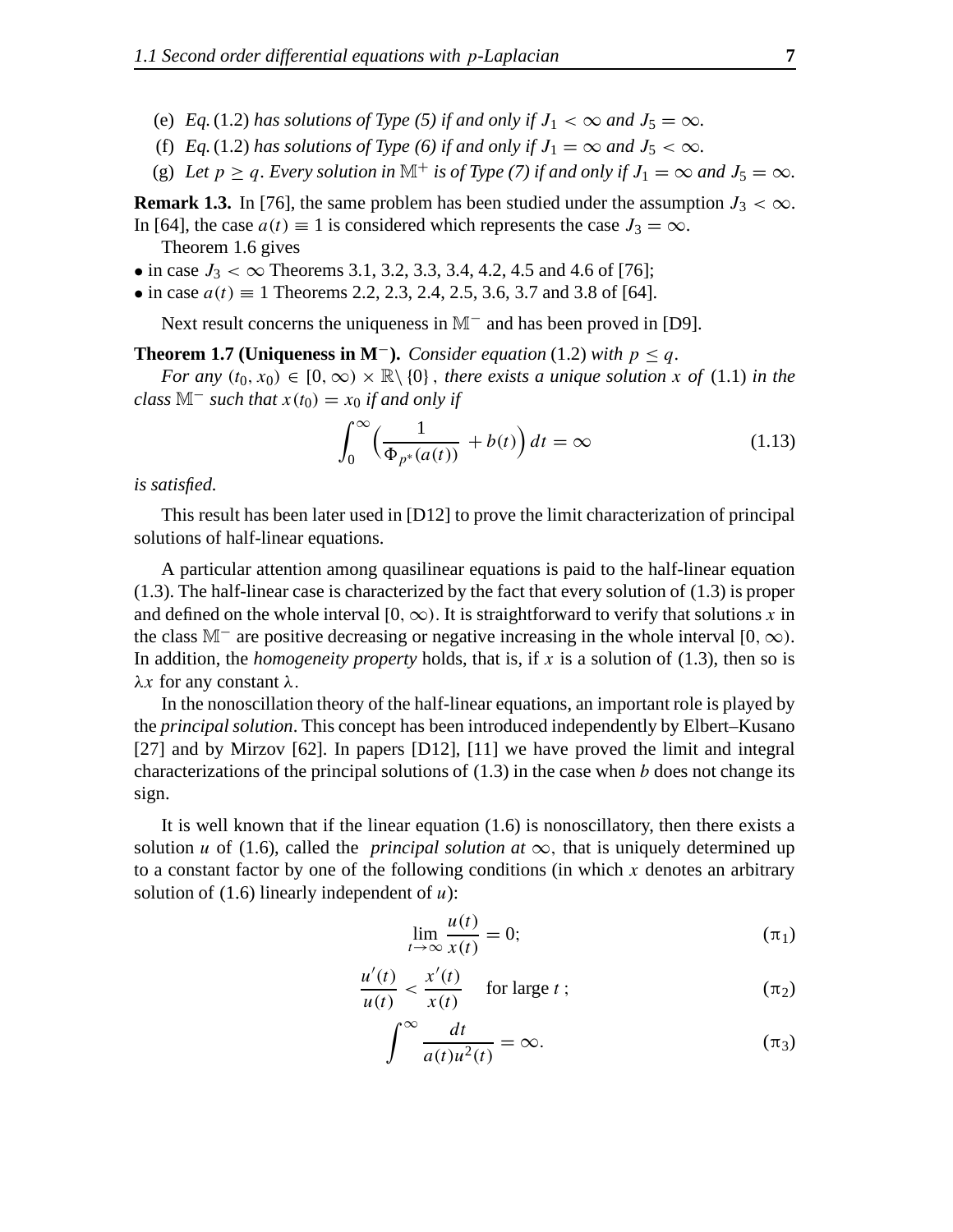Roughly speaking, property  $(\pi_1)$  means that the principal solution of (1.6) is the smallest solution in a neighbourhood of infinity; property  $(\pi_2)$  is connected with the associated Riccati equation, and property  $(\pi_3)$  is related to the Wronskian identity and to the so called *reduction of order formula*. The notion of the principal solution was introduced by W. Leighton and M. Morse [57] in studying positiveness of certain quadratic functionals associated with (1.6). It was later characterized by means of the properties  $(\pi_1)$ - $(\pi_3)$  by P. Hartman and A. Wintner, see, e.g., Chapter 11 in [39].

Recently, a considerable effort has been devoted to extend the notion of the principal solution to half-linear equation  $(1.3)$  (see, e.g.,  $[25, 27, 62, 63]$ ). In  $[27, 62]$ , the principal solution of  $(1.3)$  has been defined by the Riccati approach. It is shown that, when  $(1.3)$  is nonoscillatory, among all eventually nonvanishing solutions

$$
w_x(t) = a(t)\Phi_p\left(\frac{x'(t)}{x(t)}\right)
$$

of the Riccati equation associated with (1.3), there exists one, say  $w<sub>u</sub>$ , that is continuable to infinity and minimal in the sense that any other solution  $w<sub>x</sub>$  of the Riccati equation that is continuable to infinity satisfies  $w_u(t) < w_x(t)$  for large t. The corresponding solution  $u$  of (1.3) is then called principal. This definition can be formulated in the following way.

**Definition 1.1.** [27, 62] A nontrivial solution u of (1.3) is said to be the *principal solution* of (1.3) if for every solution x of (1.3) such that  $x \neq \lambda u$ ,  $\lambda \in \mathbb{R}$ ,

$$
\frac{u'(t)}{u(t)} < \frac{x'(t)}{x(t)} \quad \text{for large } t. \tag{1.14}
$$

The set of principal solutions is nonempty and, obviously, principal solutions are determined up to a constant factor. Since the sets  $M^-$ ,  $M^+$  of (1.3) are nonempty, any principal solution necessarily belongs to M−. As we will show later, in general, the converse does not hold, i.e. there exist nonprincipal solutions in the class M−.

As pointed out in [25], the simplest and most characteristic property  $(\pi_1)$  of the principal solutions to be the "smallest solutions in a neighbourhood of infinity" has been until now a open problem for (1.3) . Our following result gives the answer to the question posed in [25], by showing the equivalence between properties ( $\pi_1$ ) and ( $\pi_2$ ) in the halflinear case.

**Theorem 1.8 ([D12]).** *A solution* u *of* (1.3) *is principal if and only if*

$$
\lim_{t \to \infty} \frac{u(t)}{x(t)} = 0 \tag{1.15}
$$

*for any solution* x *of* (1.3) *such that*  $x \neq \lambda u$ ,  $\lambda \in \mathbb{R}$ .

Principal solutions of (1.3) can be completely characterized by the following integral criterion which yields in the linear case the property  $(\pi_3)$ .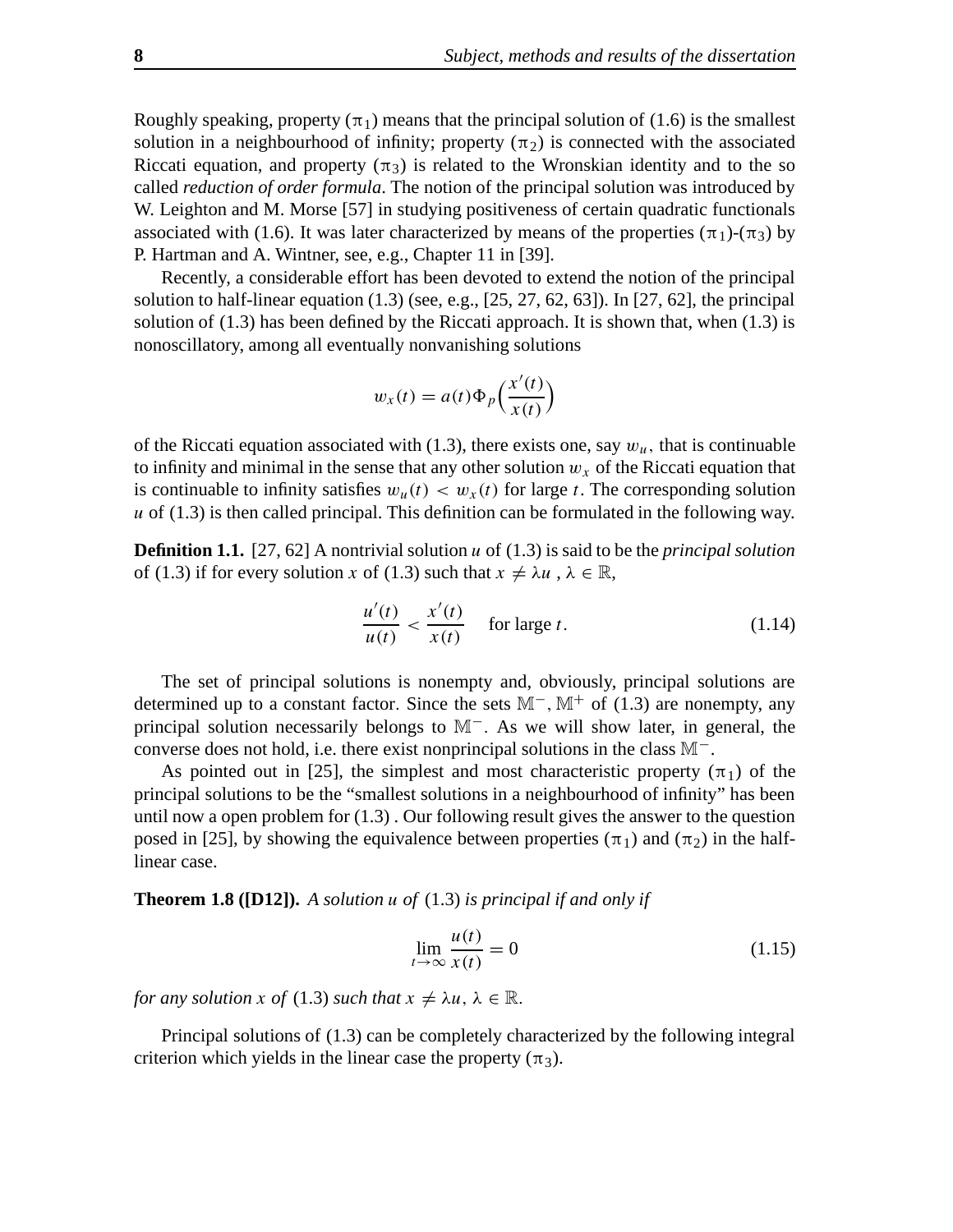**Theorem 1.9 ([D12]).** *A solution* u *of* (1.3) *is principal if and only if*

$$
\int^{\infty} \frac{dt}{\Phi_{p^*}(a(t))u^2(t)} = \infty.
$$
\n(1.16)

In [25], a different integral characterization of principal solutions for (1.3) has been introduced, as the following theorem shows.

**Theorem B.** *The following holds for equation* (1.3)*:*

(a) If  $p \geq 2$  *and u is a principal solution of* (1.3)*, then* 

$$
\int^{\infty} \frac{u'(t) dt}{a(t)u^2(t)\Phi_p(u'(t))} = \infty.
$$
 (1.17)

(b) If  $p \in (1, 2]$  *and there exists a solution u of*  $(1.3)$  *such that*  $(1.17)$  *holds, then u is a principal solution of* (1.3)*.*

**Remark 1.4.** The above result has been stated in [25] for a more general case by assuming, instead of  $b(t) > 0$  on  $[0, \infty)$ , the condition "(1.3) is nonoscillatory and u is its solution such that  $u'(t) \neq 0$  eventually". The question whether the divergence of (1.17) equivalently characterizes the principal solutions when  $b(t) > 0$ , is also posed in [25]. In [D12], we have given examples illustrating that this conjecture is not true.

When  $b(t) < 0$ , the integral characterization of the principal solution is more complicated. This is due to the fact that no of properties  $(1.16)$ ,  $(1.17)$  characterizes the principal solution in general, see [11].

Some problems solved for equation  $(1.1)$  have been investigated in [D11] for nonlinear differential equations with deviating argument

$$
(a(t)\Phi_p(x'))' = b(t)f(x(g(t)))
$$
\n(1.18)

where (1.4) is assumed, f is a continuous function on R satisfying  $f(u)u > 0$  for  $u \neq 0$ , and  $g : [0, \infty) \to \mathbb{R}$  is a continuous function satisfying  $\lim_{t \to \infty} g(t) = \infty$ .

Equation (1.18) exhibits phenomena which are different in comparison with equation (1.1) without a deviating argument. For instance, every solution of (1.1) is nonoscillatory, but the deviating argument can produce the oscillation of some or of all solutions of certain equations of type (1.18) (see, e.g., [54], [33]).

The aim of [D11] is to establish sufficient conditions for the existence of monotone solutions of (1.18) approaching zero as  $t \to \infty$ . Such solutions are often called *decaying nonoscillatory solutions* and have been deeply studied in the literature. We refer to [70] and [54], where the particular case of (1.18) with  $a(t) \equiv 1$  has been considered. Other interesting contributions can be found in the recent book [33] and in the references contained therein.

Some of our results hold without any additional conditions on  $g$ : we have proved that Theorems 1.1, 1.2 and 1.3 remain to hold for (1.18), see Theorems 3, 5 and 6 in [D11]. However, the delayed argument sometimes generates a different situation than it occurs for the corresponding equation without delay, as the following results illustrate.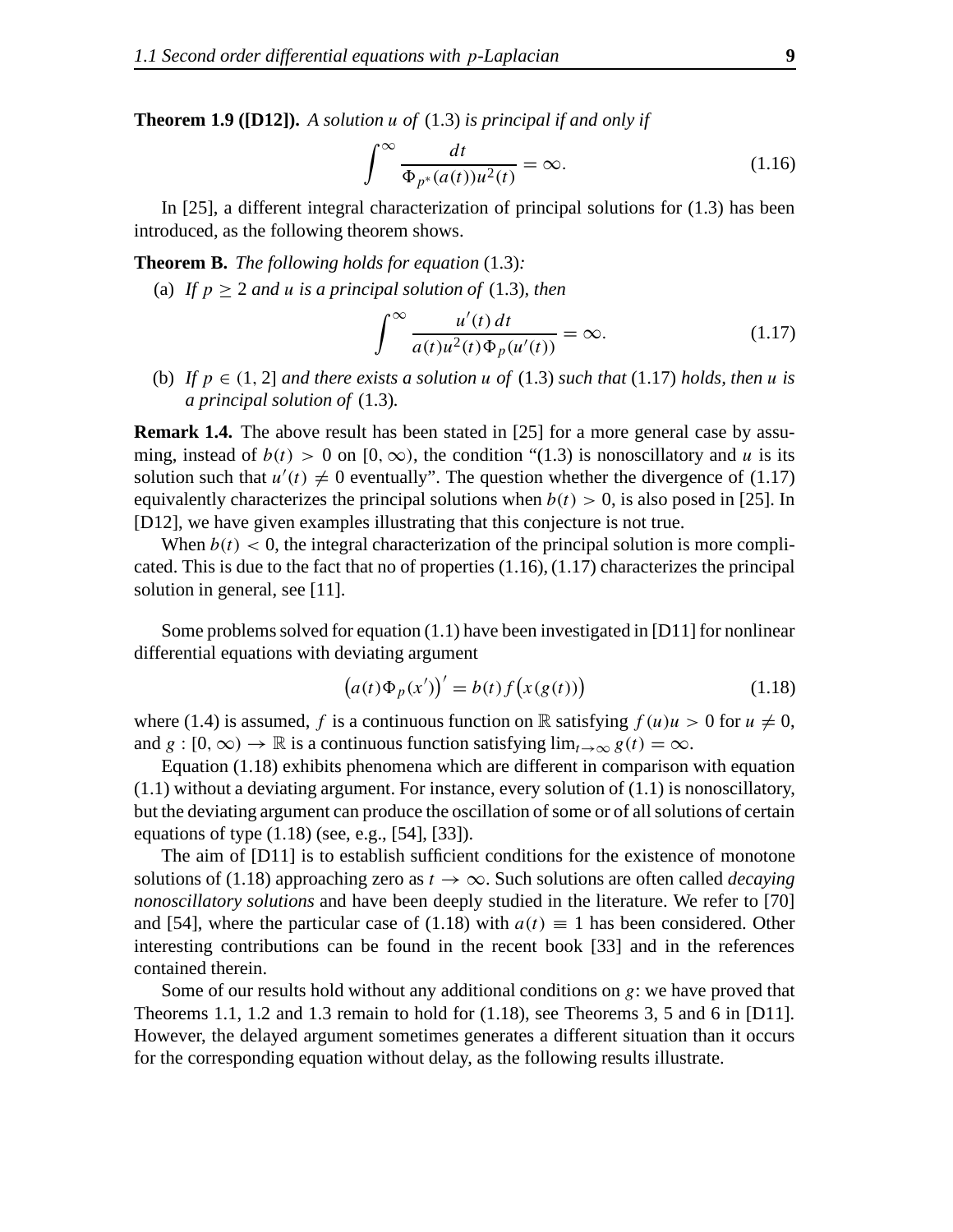**Theorem 1.10 ([D11]).** Assume that g is eventually nondecreasing and  $g(t) < t$  eventu*ally. If conditions*

$$
\limsup_{t \to \infty} \int_{g(t)}^t \Phi_{p^*}\Big(\frac{1}{a(s)}\Big) \Phi_{p^*}\Big(\int_s^t b(\tau) d\tau\Big) ds > 1
$$
\n(1.19)

*and*

$$
\exists \varepsilon > 0 \text{ such that } \frac{\Phi_p(u)}{f(u)} \le 1 \text{ for } |u| < \varepsilon \tag{1.20}
$$

*are satisfied, then (1.18) has no solution in the class* M−*.*

**Corollary 1.2** ([D11]). Assume that g is eventually nondecreasing and  $g(t) < t$  eventually. *If the conditions*  $J_1 = \infty$ *, (1.19) and* (1.20) *are verified, then all bounded solutions of (1.18) (if any) are oscillatory.*

**Theorem 1.11 ([D11]).** *Eq.* (1.18) has decaying nonoscillatory solutions, i.e.  $\mathbb{M}_0^- \neq \emptyset$ , if *any of the following condition is satisfied:*

- (a)  $J_2 < \infty$ ,  $g(t) < t$  *eventually*;
- (b) f is nondecreasing,  $J_3 < \infty$  and

$$
\lim_{T\to\infty}\int_0^T b(t)\,f\left(\int_{g(t)}^T \Phi_{p^*}\big(\frac{1}{a(s)}\big)\,ds\right)\,dt\,<\infty.
$$

**Notes.** In [D12], the notion of the principal solution and its characterizations have been extended to the nonlinear differential equation (1.1) by defining the concept of the *minimal set*. The limit and integral characterizations for the half-linear equation (1.3) with  $b(t) < 0$ have been proved in [11].

The relationships between integrals  $J_1$  and  $J_6$  (and similarly between  $J_2$  and  $J_5$ ) has been proved in [24] where applications to equations (1.3) and (1.2) with  $b(t) < 0$  have also been made.

## **1.2. Third order differential equations**

Results published in [D1]–[D7] are concerned the asymptotic and oscillatory behavior of solutions of the third order linear and nonlinear differential equations.

Many authors have studied the oscillatory, nonoscillatory and asymptotic behavior of the third order linear differential equation in the normal form

$$
x'''(t) + p(t)x'(t) + q(t)x(t) = 0
$$
\n(1.21)

where p, q are real continuous functions for  $t \geq 0$ . Among the numerous results dealing with this subject, we refer to the books by Greguš [36], Kiguradze-Chanturia [47], Swanson [75] and the references contained therein.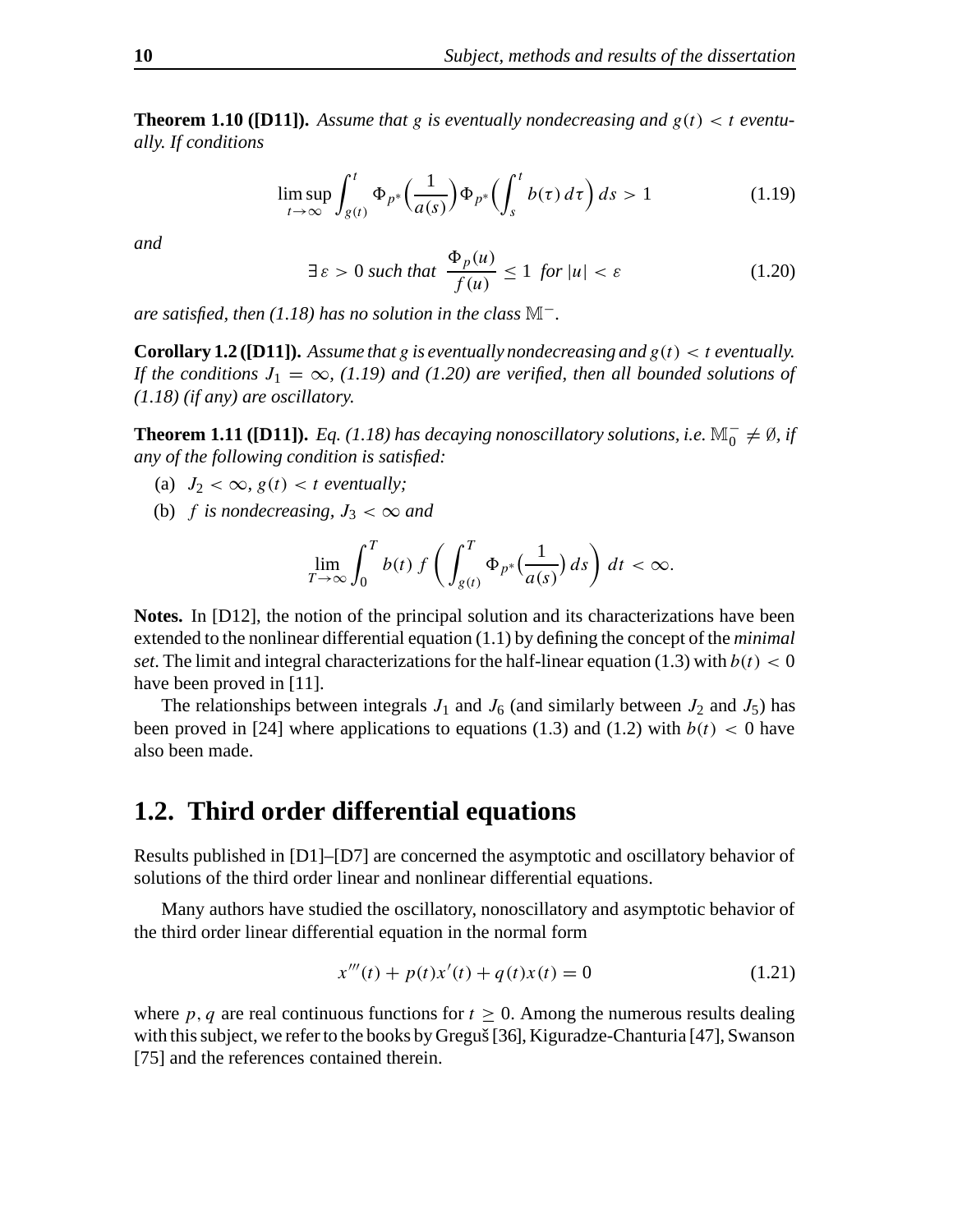We say that  $x$  is an *oscillatory solution* of  $(1.21)$  if it has arbitrary large zeros. Otherwise this solution is said to be *nonoscillatory*. Equation (1.21) is said to be *oscillatory* if it has at least one nontrivial oscillatory solution, and *nonoscillatory* if all its solutions are nonoscillatory.

Some authors (see, e. g., [34, 38]) consider third order differential equations of the form

$$
(r(t)x'(t))'' + q(t)x(t) = 0,
$$
  

$$
(r(t)x''(t))' + q(t)x(t) = 0.
$$

A prototype of these equations is the binomial equation

$$
x''' \pm q(t)x = 0 \tag{E\pm}
$$

where q is a positive continuous function for  $t \geq 0$ . It is well known that there is an analogy between the space of solutions of  $(E+)$  and  $(E-)$ . For instance, by using the notion of an equation of the class I and II introduced by Hanan in [38], it is easy to show that  $(E+)$  is nonoscillatory if and only if  $(E-)$  is nonoscillatory. Another result in this direction is given in [78] (see also [74]) where it is proved that if there exists  $\lambda > 0$  such that

$$
\int^{\infty} t^{2-\lambda} q(t) dt = \infty,
$$

then  $(E\pm)$  have both oscillatory and nonoscillatory solutions. In addition, every nonoscillatory solution x of  $(E+)$  tends to zero as  $t \to \infty$  and satisfies, for all large t, either the inequalities  $x(t) > 0$ ,  $x'(t) < 0$ ,  $x''(t) > 0$  or the inequalities  $x(t) < 0$ ,  $x'(t) > 0$ ,  $x''(t) < 0$ , while every nonoscillatory solution of  $(E-)$  tends to infinity as  $t \to \infty$  and satisfies, for large t, either  $x(t) > 0$ ,  $x'(t) > 0$ ,  $x''(t) > 0$  or  $x(t) < 0$ ,  $x'(t) < 0$ ,  $x''(t)$  < 0. Some authors refer to this property of  $(E+)$  as the *property A* and of  $(E-)$ as the *property B*. Both properties have been extended in several directions to linear and nonlinear equations of n−th order, which will be treated later.

Another basic classification concerning third order linear differential equaitons has been employed, in an implicit form, by Sansone [73] and later on has been formalized by Hanan [38].

**Definition 1.2.** Equation (1.21) is said to be of *Class I* if every solution x for which  $x(a) = x'(a) = 0, x''(a) > 0 (a > 0)$  satisfies  $x(t) > 0$  on  $(0, a)$ .

Equation (1.21) is said to be of *Class II* if every solution x for which  $x(a) = x'(a) = 0$ ,  $x''(a) > 0$  satisfies  $x(t) > 0$  on  $(a, \infty)$ .

The terminology (1.21) being of *Class I* or *Class II* plays an important role in the study of the conjugate points (zeros) for the solution of the linear equation (1.21). In the literature, there are numerous papers dealing with this classification: we refer to the books [36, 75] for an extensive bibliography.

In [D1, D7], we consider the differential equation

$$
y''' + 2q(t)y' + (q'(t) + r(t))y = 0
$$
\n(1.22)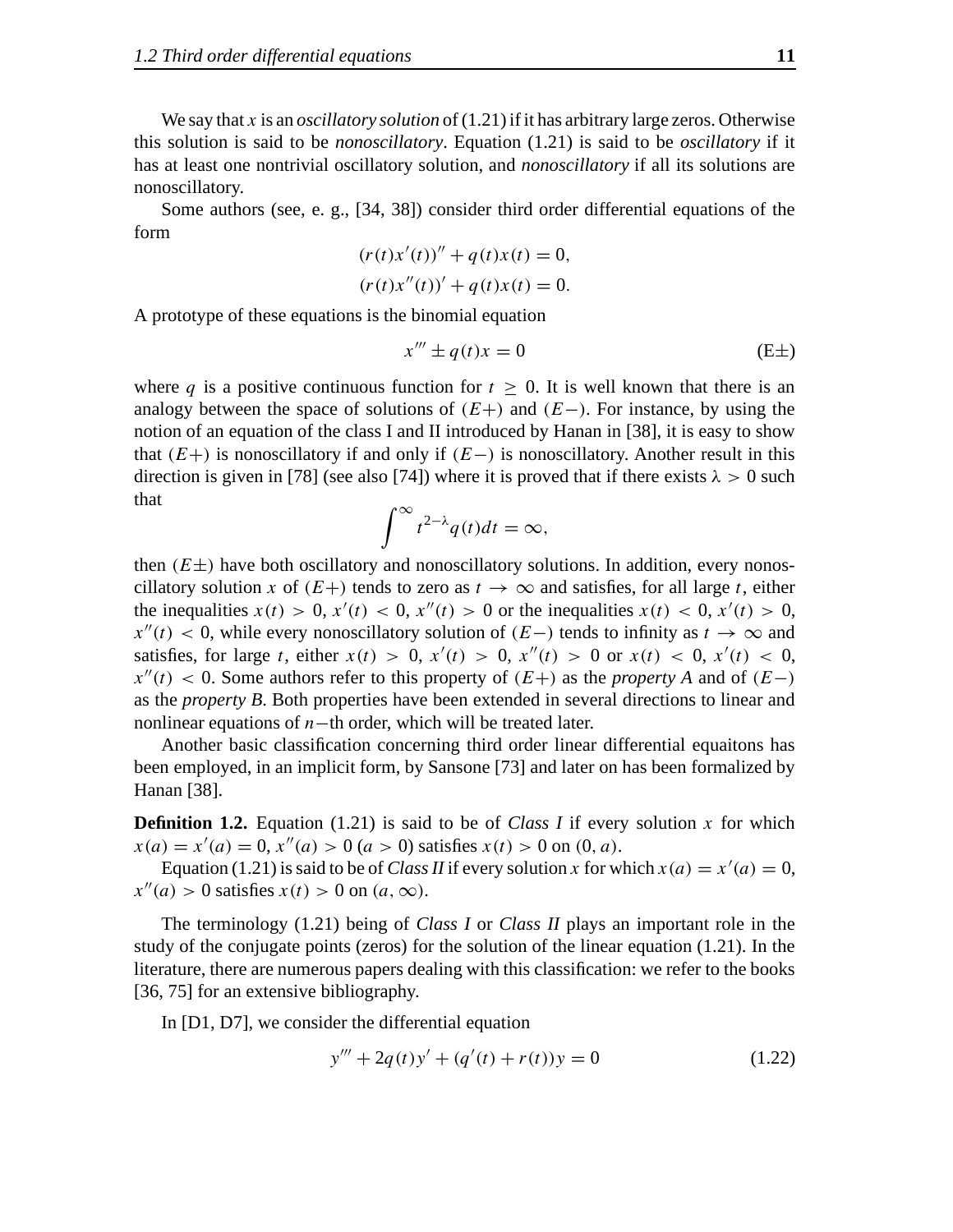where

 $q \in C^1([0,\infty),\mathbb{R}), \quad r \in C([0,\infty),\mathbb{R})$ 

(functions  $q, r$  may change its sign).

If  $r(t) = 0$  we have the self-adjoint equation (known as *Appel's equation*)

$$
x'''(t) + 2q(t)x'(t) + q'(t)x(t) = 0
$$
\n(1.23)

and all its solutions are given by

$$
x = c_1 z_1^2 + c_2 z_1 z_2 + c_3 z_2^2, \tag{1.24}
$$

where  $z_1$ ,  $z_2$  are linearly independent solutions of the second order linear equation

$$
z''(t) + \frac{1}{2}q(t)z(t) = 0.
$$
 (1.25)

In [41] Jones described the types of possible bases for the solution space of (1.22) with respect to the possible number of oscillatory solutions in a given basis.

In view of (1.24), the self-adjoint equation (1.23) has the following properties:

- If (1.25) has an oscillatory solution, then (1.23) has bases consisting of 0, 1, 2 or 3 oscillatory solutions, (see e.g. [36, Theorem 2.52]);
- If all solutions of (1.25) are bounded, then equation (1.25) has all solutions in  $L^2$  if and only if equation (1.23) has all solutions in  $L^2$ .

We seek for the possibility of perturbing  $(1.23)$  to  $(1.22)$  in such a way that these properties are preserved. Fro this purpose, in [D1] we have studied the problem when equations(1.22) and (1.23) are asymptotically equivalent.

Let X and Y be the space of all solutions of (1.22) and (1.23) on [0,  $\infty$ ), respectively. The continuity of coefficients of equations (1.22), (1.23) ensures  $X \neq \emptyset$ ,  $Y \neq \emptyset$  and thus, X, Y are linear spaces of the dimension three.

**Theorem 1.12 ([D1]).** *Assume that*

$$
\int_0^\infty |r(t)| \, dt < \infty \tag{1.26}
$$

*holds* and *that*  $z_1$ ,  $z_2$  are *bounded solutions of* (1.25) *with*  $z_1(t)z_2'(t) - z_1'$  $y'_1(t)z_2(t) \equiv 1.$ *Then the mapping*  $V: Y \rightarrow X$  *defined by* 

$$
(Vy)(t) = y(t) - \int_{t}^{\infty} K(t, s)r(s)y(s) ds,
$$
\n(1.27)

*where*

$$
K(t,s) = \begin{vmatrix} z_1(t) & z_2(t) \\ z_1(s) & z_2(s) \end{vmatrix}
$$
 (1.28)

*is a one-to-one mapping and*

$$
\lim_{t \to \infty} |x(t) - y(t)| = 0
$$
\n(1.29)

*for every*  $x(t) \in X$  *and*  $y(t) \in Y$  *such that*  $x(t) = Vy(t)$ *.*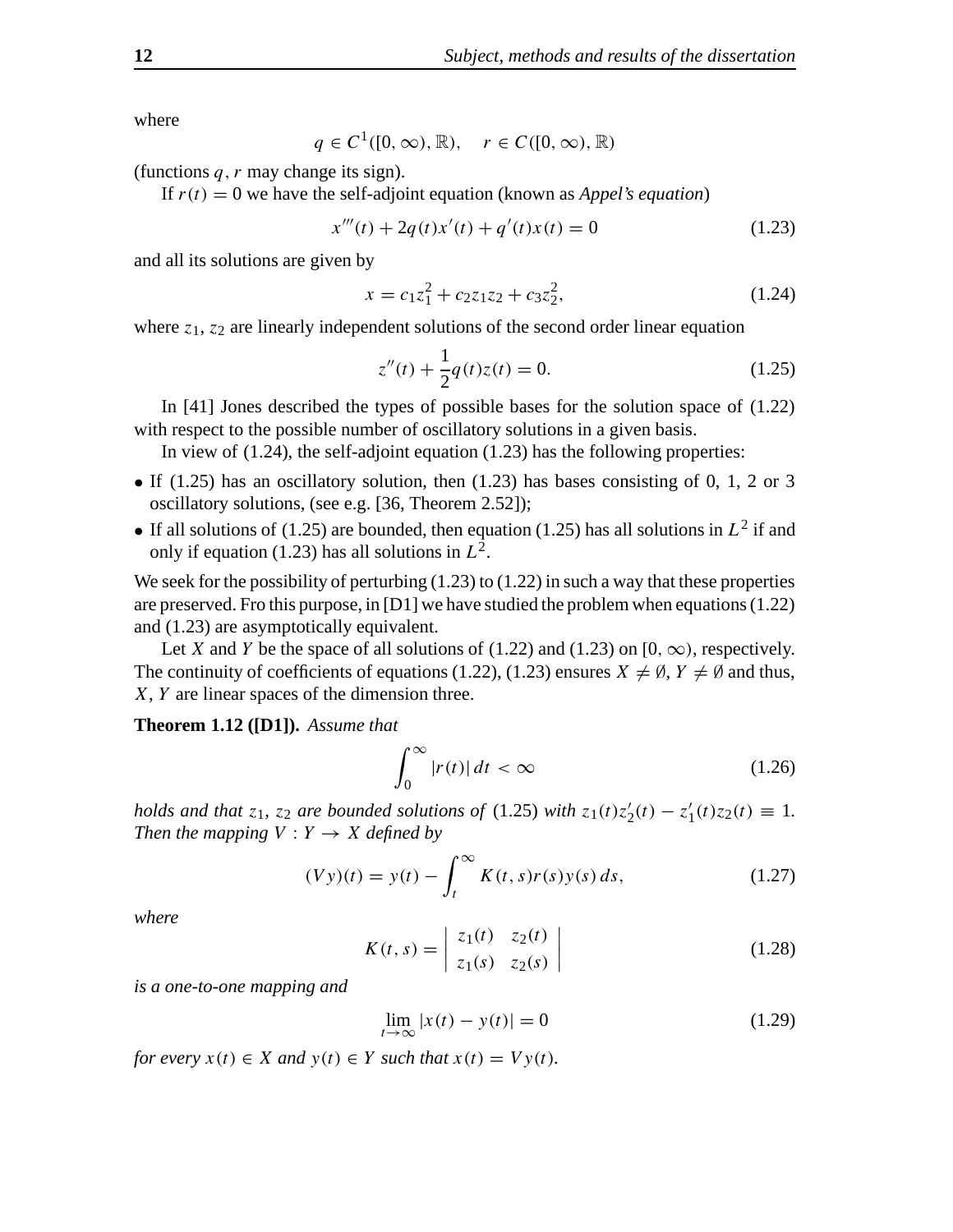**Remark 1.5.** Equations (1.22) and (1.23) satisfying (1.29) are said to be *asymptotically equivalent*. Using Theorem 1.12 and applying the asymptotic properties of (1.25), we can obtain asymptotic properties of solutions of (1.22). For example, if all solutions of (1.25) converge to zero as  $t \to \infty$  and (1.26) holds, then all solutions of (1.22) converge to zero as  $t \to \infty$ .

Under a stronger assumption than (1.26) the following result holds.

**Theorem 1.13.** Suppose that every solution of (1.25) is bounded on [0,  $\infty$ ) and

$$
\int_0^\infty \left(\int_t^\infty |r(s)|\,ds\right)^2 dt < \infty. \tag{1.30}
$$

*Then*

$$
\int_0^\infty (x(t) - y(t))^2 dt < \infty \tag{1.31}
$$

*holds for every*  $x \in X$  *and*  $y \in Y$  *such that*  $x = Vy$ *, where*  $V: Y \to X$  *is determined by* (1.27). In particular, every solution x of (1.23) is in  $L^2$  if and only if every solution y of  $(1.22)$  *is in*  $L^2$ .

Now we show some applications of Theorems 1.12 and 1.13. Our first result concerns the types of bases which are possible for the solution space of (1.22) with respect to the number of oscilatory solutions in a given basis.

**Lemma 1.1 ([D1]).** Assume (1.26). Let  $q(t) > 0$  be such that  $q$  ,  $q^{-1}$  are bounded and there *exists*  $\gamma \neq 0$  *such that*  $q^{\gamma}$  *is either convex or concave. Then* (1.22) *has a nonoscillatory solution*  $y(t)$  *such that*  $\liminf_{t\to\infty} y(t) > 0$ *. Furthermore, every solution of* (1.22) *is bounded.*

**Theorem 1.14 ([D1]).** *Let equation* (1.22) *be of Class I or Class II, oscillatory and let the assumptions of Lemma 1.1 be fulfilled. Then the solution space of* (1.22) *has bases consisting of exactly* 0*,* 1*,* 2 *or* 3 *oscillatory solutions.*

Our second application concerns the problem of the existence of the square integrable solutions of (1.22). This problem has been initiated by H. Weyl (1910) for the second order equation (1.25), and later it has been deeply developed for the self-adjoint 2nth order linear differential equations in the connection with the deficiency index of the associated differential operators.

As we mentioned above, the self-adjoint equation (1.23) has the following property: *Let all solutions of* (1.25) *be bounded. Equation* (1.25) *has all solutions in* L 2 *if and only if the Appel's equation* (1.23) *has all solutions in*  $L^2$ .

The next theorem extends this property for the perturbed equation (1.22).

**Theorem 1.15 ([D7]).** *Let all solutions of* (1.25) *be bounded.*

(a) If (1.26) *holds* and all solutions of (1.25) belong to  $L^2$ , then all solutions of (1.22) *belong to*  $L^2$ .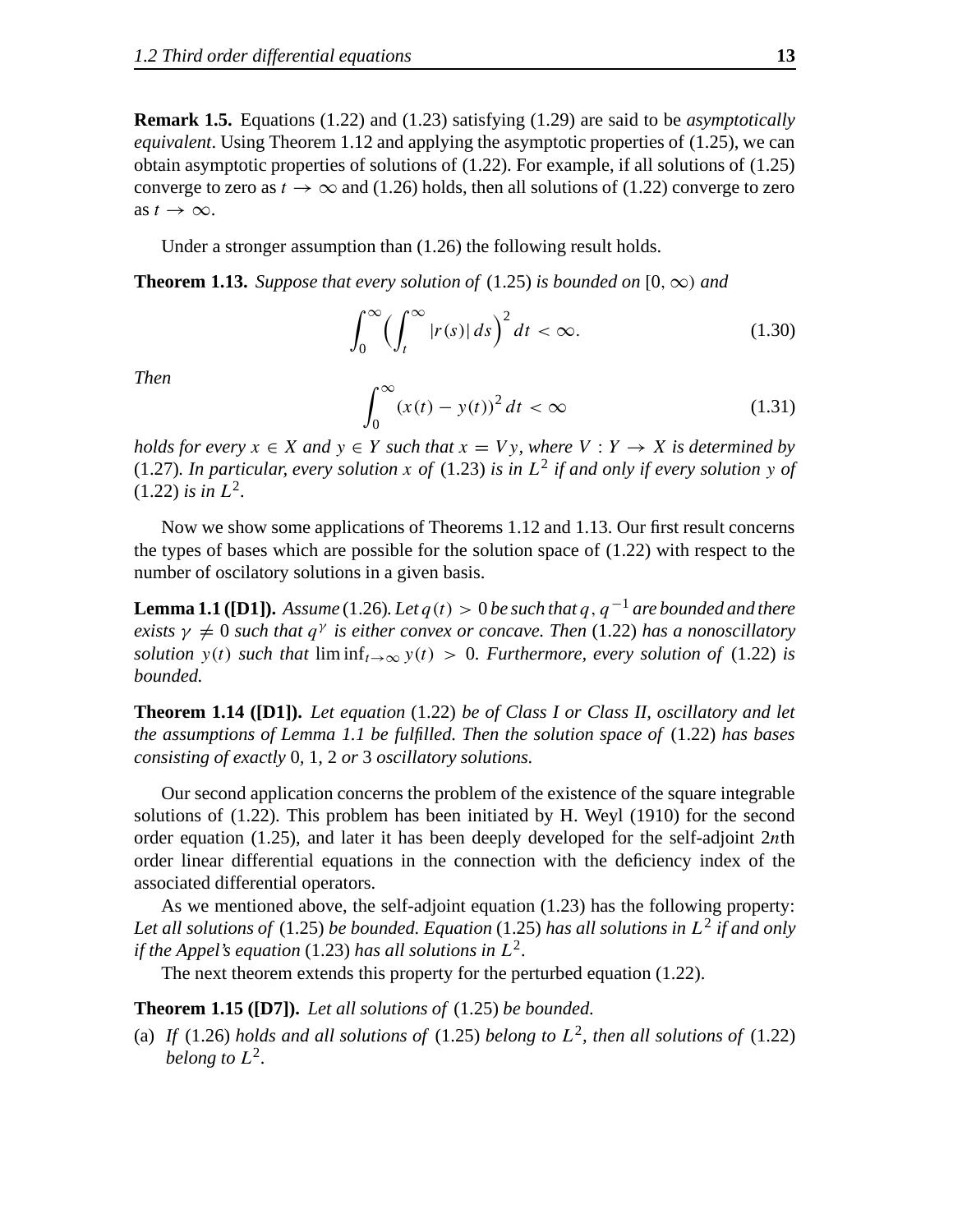(b) Let (1.30) hold. Equation (1.25) has all solutions in  $L^2$  if and only if equation (1.22) *has all solutions in* L 2 *.*

**Remark 1.6.** If all solutions of (1.25) belong to  $L^2$ , then equation (1.25) is oscillatory (see e.g. [8, Theorem 5.1]). Hence, equation (1.23) has an oscillatory solution. Conditions ensuring that all solutions of (1.25) are bounded and belong to  $L^2$  can be found in e.g.[8].

In [D2]—[D5], we study the oscillatory and asymptotic properties of solutions of the third order linear equation in the form

$$
\left(\frac{1}{p(t)}\left(\frac{1}{r(t)}x'(t)\right)'\right)' + q(t)x(t) = 0
$$
\n(L)

and of its adjoint equation

$$
\left(\frac{1}{r(t)}\left(\frac{1}{p(t)}x'(t)\right)'\right)' - q(t)x(t) = 0
$$
\n(L<sup>A</sup>)

where

$$
r, p, q \in C^{0}([0, \infty), \mathbb{R}), \ r(t) > 0, \ p(t) > 0, \ q(t) > 0 \text{ on } [0, \infty). \tag{1.32}
$$

When the functions  $p$  and/or  $r$  do not have a continuous first and/or second derivative, then (L) may be interpreted as a first order differential system for the vector  $(x^{[0]}, x^{[1]}, x^{[2]})$ given by

$$
x^{[0]} = x
$$
,  $x^{[1]} = \frac{1}{r}x'$ ,  $x^{[2]} = \frac{1}{p}(\frac{1}{r}x')' = \frac{1}{p}(x^{[1]})'$ ,

where x is a solution of (L). The functions  $x^{[i]}$  are called the *quasiderivatives* of x.

Following Kiguradze-Chanturia [47], we introduce the following definitions.

**Definition 1.3.** A solution x of (L) is said to be a *Kneser solution* if for  $i = 0, 1$ 

$$
x^{[i]}(t)x^{[i+1]}(t) < 0 \quad \text{for } t \ge 0. \tag{1.33}
$$

A solution u of  $(L^4)$  is said to be a *strongly increasing solution* if for  $i = 0, 1$ 

$$
u^{[i]}(t)u^{[i+1]}(t) > 0 \quad \text{ for large } t. \tag{1.34}
$$

Eq. (L) is said to have the *property*  $A$  if every solution  $x$  of this equation is either oscillatory or satisfies for  $i = 0, 1, 2$ 

$$
|x^{[i]}(t)| \downarrow 0 \text{ as } t \to \infty. \tag{1.35}
$$

Eq.  $(L<sup>A</sup>)$  is said to have the *property* B if every solution u of this equation is either oscillatory or satisfies for  $i = 0, 1, 2$ 

$$
|u^{[i]}(t)| \uparrow \infty \text{ as } t \to \infty,
$$
\n(1.36)

where the notation  $y(t) \downarrow 0$  and  $y(t) \uparrow \infty$  mean that y is monotone decreasing to zero as  $t \to \infty$  or monotone increasesing to infinity as  $t \to \infty$ , respectively.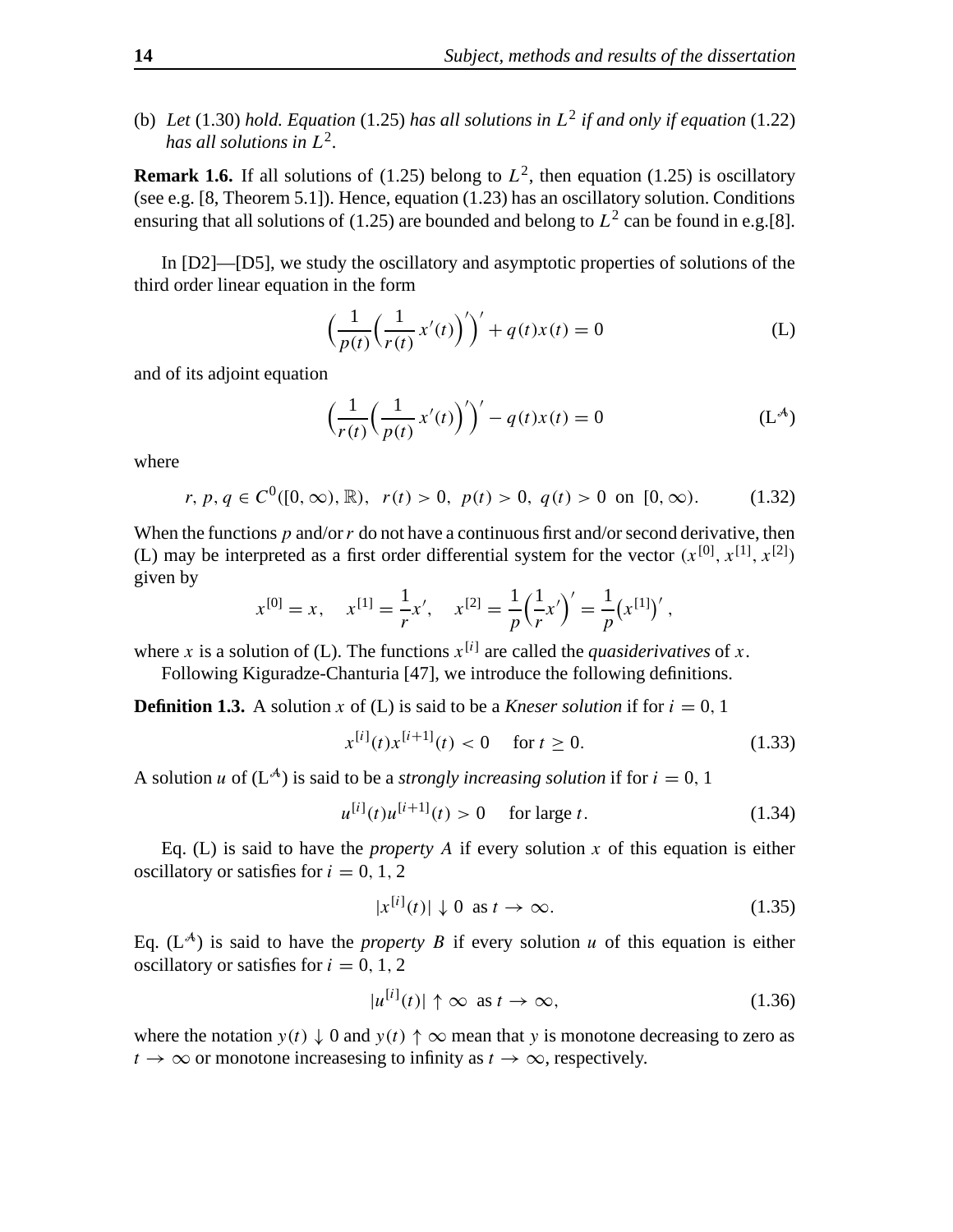It is well-known (see e.g. the book by Elias [31]) that  $(L)$  is oscillatory if and only if  $(L^{\mathcal{A}})$  is oscillatory. It follows from the results of Hartman/Wintner (see [39], p.506) and of Kusano et al. [50, Lemma 2] that equation (L) has Kneser solutions and  $(L^{\mathcal{A}})$  has strongly monotone solutions.

If  $(L)$  has property A, then every nonoscillatory solution is a Kneser solution and if  $(L<sup>A</sup>)$  has property B, then every nonoscillatory solution is a strongly monotone solution. The following questions arise for equation (L):

- (i) Do the converse statements hold?
- (ii) Does there exist a relationship between the property A and property B?
- (iii) Doesthere exist a relationship between the property A [property B] and oscillation?

In the sequel we give an affirmative answer to these questions, and we state the oscillation and nonoscillation criteria for (L).

We start with the basic property of linear equations with quasiderivatives, which is often used in our later investigation.

**Theorem 1.16** ([D2]). *Equation* (*L*) *is of Class I and* ( $L^A$ ) *is of Class II.* 

Using this property we can describe the structure of the solution space of equations  $(L)$ and  $(L^A)$ . From a result in [21], this space always contains a two-dimensional subspace either of oscillatory solutions or of nonoscillatory ones. The following holds:

**Theorem 1.17 ([D2]).** *If equation* (L) *has oscillatory solution, then the solution space of* (L) *has a basis consisting of exactly two or three oscillatory solutions.*

*If* equation  $(L^{\mathcal{A}})$  *has oscillatory solution, then the solution space of*  $(L^{\mathcal{A}})$  *has a basis consisting of exactly two oscillatory solutions.*

Using Theorem 1.16 we also get the following oscillation and nonoscillation criteria. For this purpose, the following notation is used:

$$
I(u_i) = \int_0^\infty u_i(t) dt, \quad I(u_i, u_j) = \int_0^\infty u_i(t) \int_0^t u_j(s) ds dt, \quad i, j = 1, 2
$$
  

$$
I(u_i, u_j, u_k) = \int_0^\infty u_i(t) \int_0^t u_j(s) \int_0^s u_k(\tau) d\tau ds dt, \quad i, j, k = 1, 2, 3,
$$

where  $u_i$ ,  $i = 1, 2, 3$ , are continuous positive functions on [0,  $\infty$ ).

**Theorem 1.18 ([D2]).** *Let one of the following integrals*

 $I(q, r, p), \quad I(p, q, r) \quad I(r, p, q)$ 

*be convergent. Then (L) is nonoscillatory.*

**Theorem 1.19 ([D2]).** *Let one of the following conditions be satisfied:*

(i)  $I(p) = I(r) = I(q, r) = \infty$ ;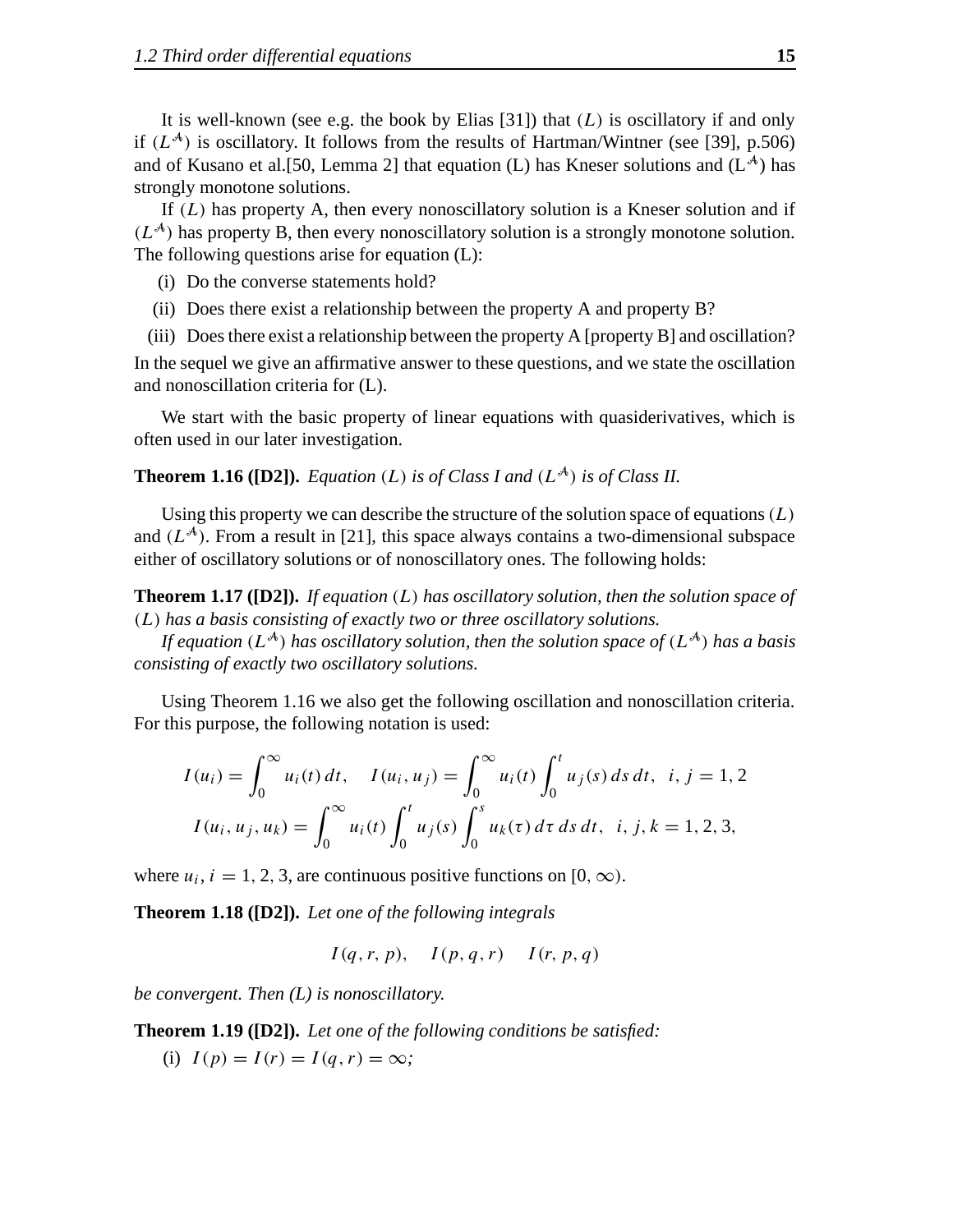- (ii)  $I(q) = I(p) = I(r, p) = \infty$ ;
- (iii)  $I(r) = I(q) = I(p, q) = \infty$ .

*Then (L) is oscillatory,*

Our main result is the following theorem which has been proved in [D4].

**Theorem 1.20 (Equivalence Theorem).** *Eq.* (*L*) *has property A if and only if* (*L*<sup>-*A*</sup>) *has property B.*

The above results yield the following result.

**Corollary 1.3 ([D5]).** *The following assertions are equivalent:*

- (a) *Eq.* (L) *has property A.*
- (b) *Eq.*  $(L^A)$  *has property B.*
- (c) *Eq.* (L) *is oscillatory and we have*

$$
I(q, p, r) = I(r, q, p) = I(p, r, q) = \infty.
$$
 (1.37)

(d) *Eq.*  $(L^A)$  *is oscillatory and* (1.37) *holds.* 

In [D6], we consider the third order linear differential equation

$$
x''' + q(t)x' \pm r(t)x = 0
$$
 (e±)

and the corresponding nonlinear one

$$
x''' + q(t)x' \pm r(t)f(x) = 0
$$
 (n±)

where

$$
q, r \text{ are continuous functions for } t \ge 0, \ q(t) \le 0, r(t) > 0 \tag{1.38}
$$

and

f is a continuous function in R such that  $f(u)u > 0$  for  $u \neq 0$ . (1.39)

By a *solution* of  $(n\pm)$  we mean a three times differentiable function x satisfying  $(n\pm)$ for large t and sup  $\{|x(t)| : t > T\} > 0$  for every T sufficiently large. For the results concerning continuability to infinity of solutions of  $(n\pm)$ , we refer the reader to [37, 47]. A nontrivial solution of  $(e\pm)$   $[(n\pm)]$  is said to be *oscillatory* or *nonoscillatory* according to whether it does or does not have arbitrarily large zeros. Equation (e $\pm$ ) [ $n\pm$ ] is called *oscillatory* if it has at least one oscillatory solution and *nonoscillatory* otherwise, i.e. if all its solutions are nonoscillatory.

Equation  $(e+)$  is said to have *property* A if every solution of  $(e+)$  either is oscillatory or satisfies the conditions

$$
x(t)x'(t) < 0, \quad x(t)x''(t) > 0 \quad \text{for } t \ge 0 \tag{1.40}
$$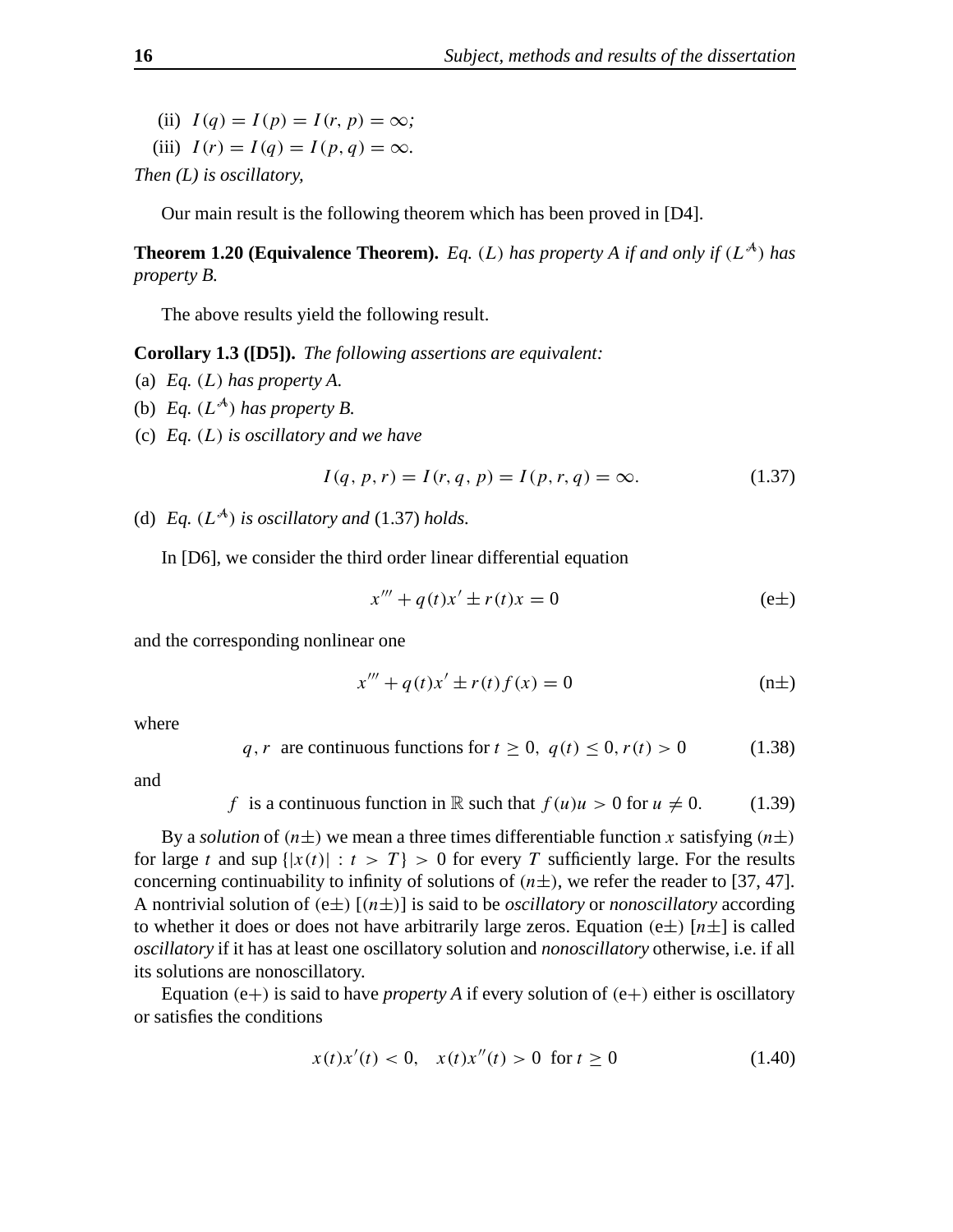$$
\lim_{t \to \infty} x(t) = \lim_{t \to \infty} x'(t) = \lim_{t \to \infty} x''(t) = 0.
$$

Equation (e−) is said to have *property B* if every solution of (e−) either is oscillatory or satisfies the conditions

$$
x(t)x'(t) > 0, \quad x(t)x''(t) > 0 \text{ for all large } t
$$
  
\n
$$
\lim_{t \to \infty} |x(t)| = \lim_{t \to \infty} |x'(t)| = \lim_{t \to \infty} |x''(t)| = \infty.
$$
\n(1.41)

We recall that a solution x of  $(e+)$  which satisfies condition  $(1.40)$  is a *Kneser solution* of (e+), and similarly a solution x of (e−) which satisfies (1.41) is a *strongly monotone solution* of (e−). We also recall that (e+) always has Kneser solutions and (e−) always has strongly monotone solutions (see, e.g, [39] and [56]). Similar definitions hold for the nonlinear equations  $(n\pm)$ . In this case condition (1.40) holds for large t.

Forthe linear equations, the relationship between the oscillatory solutions and asymptotic behavior of nonoscillatory ones is often considered. In particular, in the quoted paper [56], Lazer proved the following:

### **Lazer Theorem.** *Assume*  $q(t) \leq 0$  *for*  $t \geq 0$ *.*

- (a) *Equation* (e+) *is oscillatory if and only if every nonoscillatory solution* x of (e+) *is a Kneser solution and*  $\lim_{t\to\infty} x'(t) = \lim_{t\to\infty} x''(t) = 0$ .
- (b) *If equation* (e−) *is oscillatory, then every nonoscillatory solution* x *of* (e−) *is a strongly monotone solution and*  $\lim_{t\to\infty} |x(t)| = \lim_{t\to\infty} |x'(t)| = \infty$ .

Motivated by equations with constant coefficients, Lazer posed the following question (see [56], p.444): *Does every nonoscillatory solution of* (e+) *tend to zero as* t *tends to infinity when* (e+) *is oscillatory?*

In the special case when  $q \equiv 0$ , this conjecture was proved by Gaet. Villari in [78] and later by Lazer  $([56, Th.1.5])$  and Greguš $([36, Th.3.12])$  under some additional assumptions on  $q, r$ . In particular, Gregus̆ proved the equivalence between the oscillation and property A for (e+) provided  $q \in C^1([0,\infty))$ . Gera [35] has proved the converse of the Lazer Theorem (b), i.e., if every nonoscillatory solution of(e−) is a strongly monotone solution, then  $(e-)$  is oscillatory.

Our next result gives a complete positive answer to the Lazer conjecture, by showing that it is true without any additional condition.

### **Theorem 1.21 ([D6]).** *Assume* (1.38)*. Then,*

- (a) *Equation* (e+) *is oscillatory if and only if* (e+) *has property*  $A$ .
- (b) *Equation* (e−) *is oscillatory if and only if* (e−) *has property B.*

The obtained results in the linear case are interesting themselves by virtue of their necessary and sufficient character, but they are useful also in the study of the nonlinear equations.

**Theorem 1.22 ([D6]).** *Assume* (1.38)*,* (1.39*) and*  $\liminf_{|u| \to \infty} f(u)/u > 0$ *.*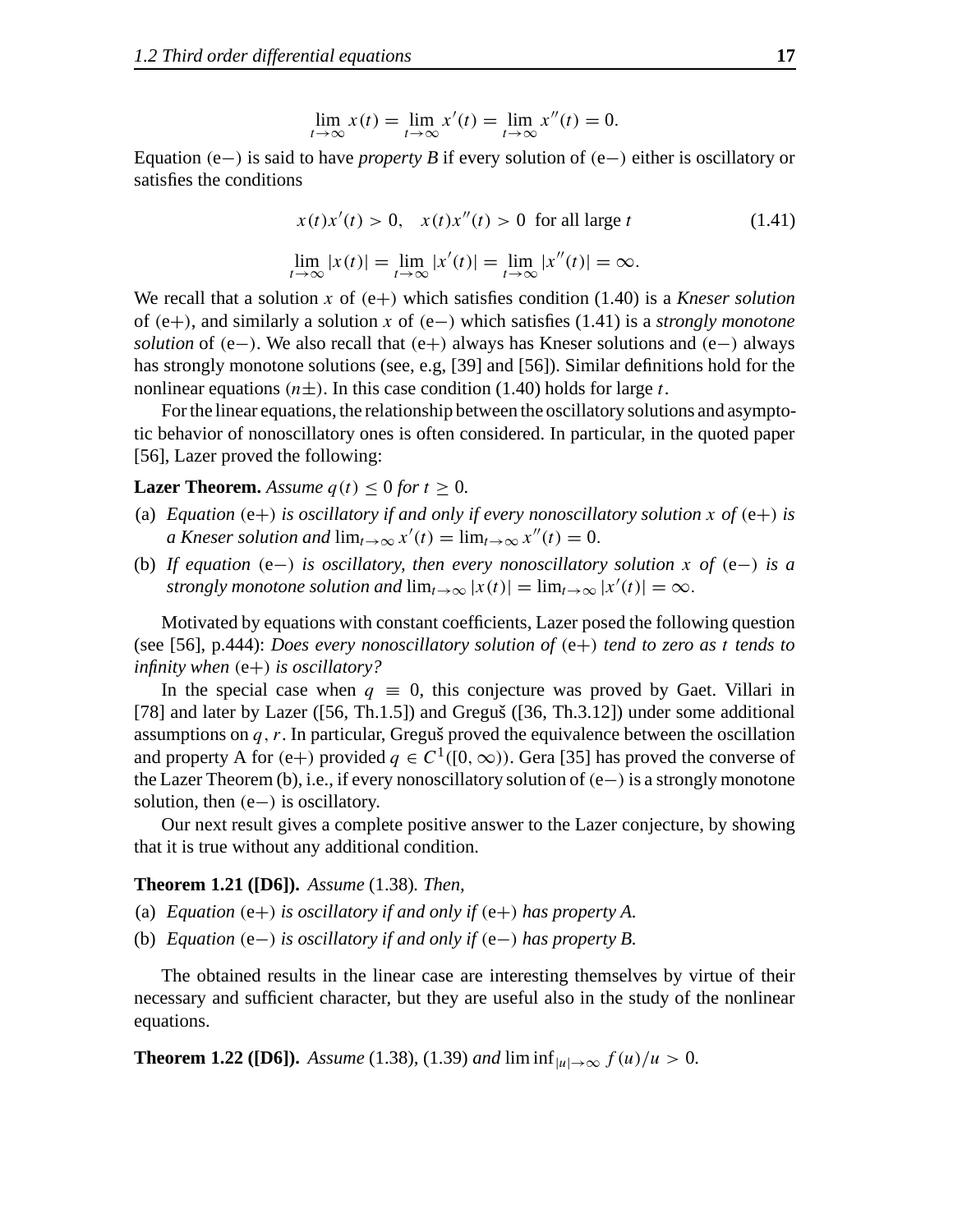(a) *If the linear equation*

$$
y''' + q(t)y' + \mu r(t)y = 0
$$

*is oscillatory for every*  $\mu > 0$ *, then*  $(n+)$  *has property A*.

(b) *If the linear equation*

 $y''' + q(t)y' - \mu r(t)y = 0$ 

*is oscillatory for every*  $\mu > 0$ *, then*  $(n-)$  *has property B.* 

**Notes.** Applications of the Equivalence Theorem to the nonlinear third order differential equations with quasiderivatives has been given in [D5] and to the nonlinear differential equations with a delay in [9]. Further contribution about the asymptotic behavior of solutions of the nonlinear third order differential equations can be found in author's papers [3, 4, 5, 6].

## **1.3. Linear differential equations of** n**-th order**

Consider the two-term linear differential equation

$$
L_n x + p(t)x = 0 \tag{1.42}
$$

where  $p(t) \neq 0$  is continuous on  $t \in [0, \infty)$  and  $L_n$  is the disconjugate differential operator

$$
L_n x \equiv \frac{d}{dt} \frac{1}{a_{n-1}(t)} \dots \frac{d}{dt} \frac{1}{a_1(t)} \frac{d}{dt} x,
$$

with  $a_i(t) > 0$   $(i = 1, ..., n)$ ,  $a_i \in C^{n-i}([0, \infty))$ . These equations, sometimes called *equations with quasiderivatives*, enjoy a very rich structure of solutions and they are the natural generalization of the binomial equations

$$
x^{(n)} + p(t)x = 0.
$$

By the result of Trench [77], the disconjugate differential operator  $L_n$  can be written in a *canonical form*, that is,

$$
L_n x \equiv \frac{1}{b_n} \frac{d}{dt} \frac{1}{b_{n-1}(t)} \dots \frac{d}{dt} \frac{1}{b_1(t)} \frac{d}{dt} \frac{1}{b_0(t)} x
$$

such that the functions  $b_i(t) > 0$  ( $i = 0, 1, 2, ..., n$ ) are continuous,  $\int_{0}^{\infty} b_i = \infty$ , ( $i =$  $= 0, \ldots, n - 1$ ) and determined up to positive multiplicative constants with the product 1. The explicit formulas for the functions  $b_i$  depend on the convergence or divergence of the integrals  $\int_0^\infty a_i$ . In [D3], we have investigated the third order differential operator  $L_3$ , the canonical representation of  $L_3$ , and the relations between the corresponding linear equations.

Oscillatory and asymptotic properties of solutions of  $(1.42)$  are usually described by the property A and property B. We refer to the recent papers [16, 23, 28, 29, 30, 48, 50, 53, 68]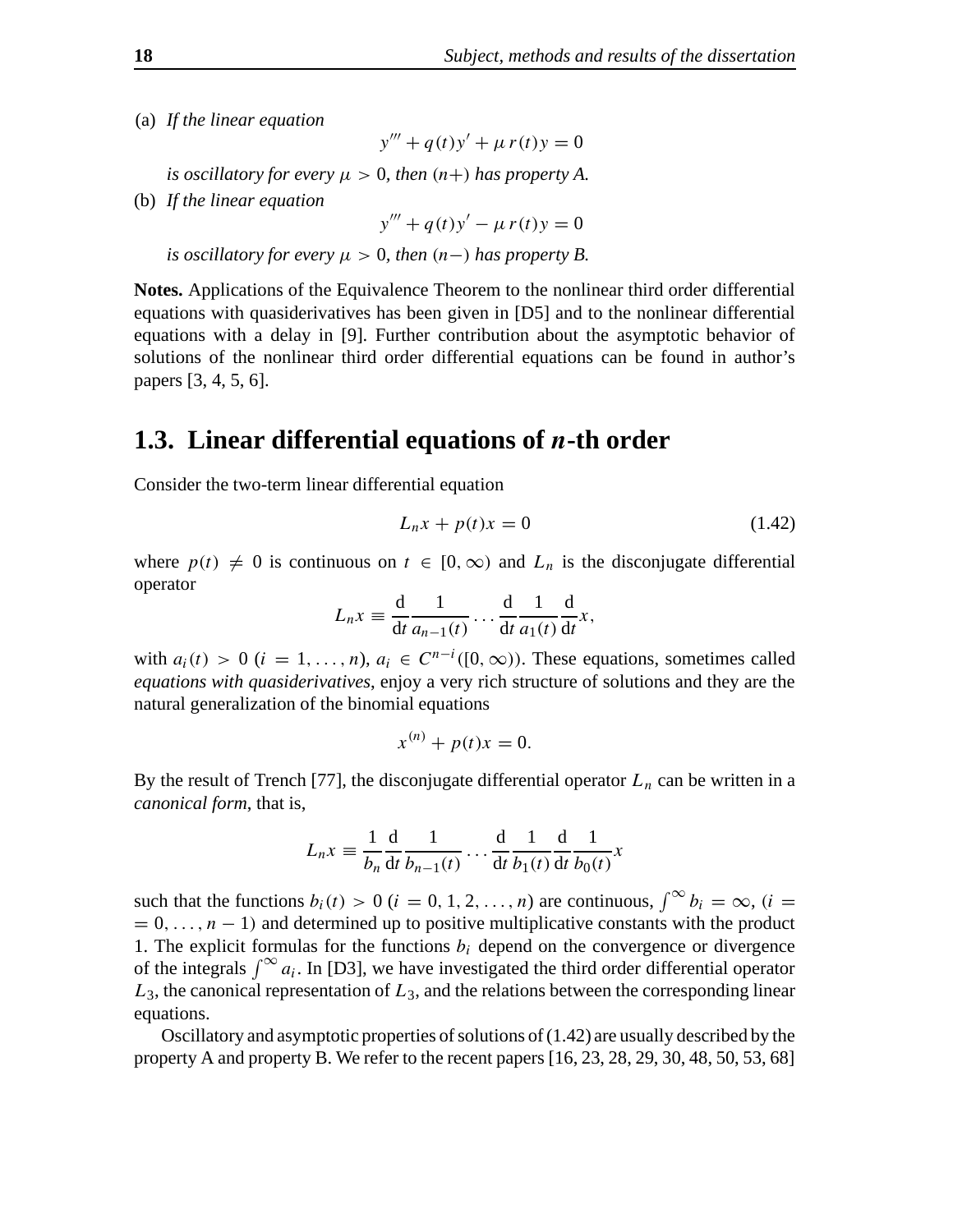and the books[31, 47], where an extensive bibliography on thistopic can be found. Usually, it has been assumed that  $L_n$  is in the canonical form. This fact implies the special structure of the set of nonoscillatory solutions, see e.g. [47, 53, 50].

Our main contribution in this field is the generalization of the Equivalence Theorem 1.20 to higher order equations with quasiderivatives. It is worth noting that our result holds without assuming that the operator  $L_n$  is in the canonical form.

Consider the differential equation

$$
\left(\frac{1}{a_{n-1}(t)}\left(\cdots\left(\frac{1}{a_1(t)}x'\right)'\cdots\right)'\right)' + \lambda a_0(t)x = 0
$$
\n(1.43)

where the coefficients  $a_i$ ,  $i = 0, 1, ..., n - 1$ , are continuous positive functions on the interval  $I = [0, \infty)$  and  $\lambda$  is a real parameter different from zero. Equation (1.43) can be interpreted as a first order differential system for the vector  $(x^{[0]}, x^{[1]}, \ldots, x^{[n-1]})$  given by

$$
x^{[0]}(t) = x(t), \quad x^{[1]}(t) = \frac{1}{a_1(t)}x'(t), \ldots, \ x^{[n-1]}(t) = \frac{1}{a_{n-1}(t)}\left(x^{[n-2]}(t)\right)'.
$$

The functions  $x^{[i]}$ ,  $i = 0, 1, ..., n-1$  are called the *quasiderivatives* of x. By a solution of (1.43) we mean a continuously differentiable function x such that its quasiderivatives  $x^{[i]}$  exist and are continuous on *I*, and for  $t \in I$  it satisfies (1.43). As usual, a nontrivial solution of (1.43) is said to be *oscillatory* or *nonoscillatory* according to whether it does or does not have arbitrarily large zeros.

Jointly with (1.43), consider the adjoint equation

$$
\left(\frac{1}{a_1(t)}\left(\cdots\left(\frac{1}{a_{n-1}(t)}u'\right)'\cdots\right)'\right)' + (-1)^n \lambda a_0(t)u = 0.
$$
\n(1.44)

The spaces of solutions of (1.43), (1.44) are mutually related. For instance, (1.43) has at least one oscillatory solution if and only if the same happens for (1.44) (see, e.g., [31, Th.8.33] or [28, Cor.2]). Other related contributions are in [42] and, when  $n = 3$ , in [36].

Following Kiguradze and Kondratiev, (see, e.g., [47]), we use the following definition.

**Definition 1.4.** Equation (1.43) is said to have *property A* if, for n even, all its solutions are oscillatory and, for *n* odd, every solution x is either oscillatory or satisfies (1.35) for  $i = 0, 1, \ldots, n - 1.$ 

Equation (1.43) is said to have *property B* if, for *n* even, every solution x is either oscillatory or satisfies (1.35) or (1.36) for  $i = 0, 1, \ldots, n - 1$ , and, for n odd, every solution is either oscillatory or satisfies (1.36) for  $i = 0, 1, ..., n - 1$ .

**Remark 1.7.** Property A (property B) ensures the existence of all types of solutions occuring in its definition, i.e. the existence of Kneser (and/or strongly monotone) solutions as well as the existence of oscillatory solutions (see [31, Theorems 8.5 and 8.8]). Note that solution of  $(1.43)$  is said to be a Kneser solution [strongly monotone solution] if it satisfies (1.33) [(1.34)] for  $i = 0, 1, ..., n - 2$ .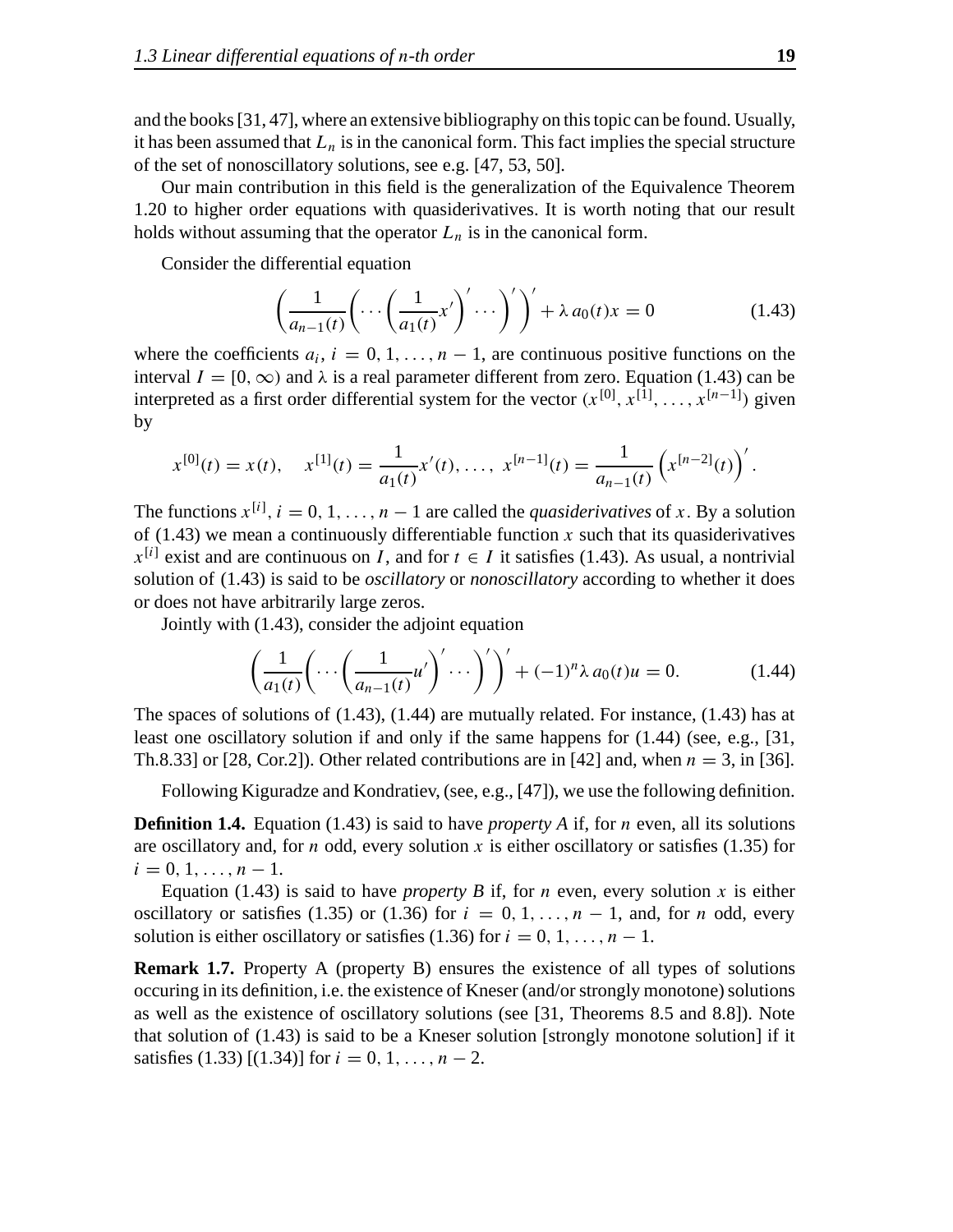The following relationship between the properties A and B holds for the binomial equations, see [47, Theorem 1.3]:

**Theorem C.** Let n be odd and p be a continuous positive function on  $[0, \infty)$ . Equation  $x^{(n)} + p(t)x = 0$  has property A if and only if its adjoint equation  $x^{(n)} - p(t)x = 0$  has *property B.*

Our main result, proved in [D8], extends this theorem and Theorem 1.20 to equations (1.43) and reads as follows.

## **Theorem 1.23 (Equivalence Theorem).** *The following holds:*

- (a) Let  $\lambda > 0$  and *n* be odd. Equation (1.43) has property A if and only if equation (1.44) *has property B.*
- (b) Let  $\lambda > 0$  and *n* be even. Equation (1.43) has property A if and only if equation (1.44) *has property A.*
- (c) Let  $\lambda < 0$  and *n* be odd. Equation (1.43) has property B if and only if equation (1.44) *has property A.*
- (d) Let  $\lambda < 0$  and *n* be even. Equation (1.43) has property B if and only if equation (1.44) *has property B.*

There are many papers in the literature devoted to the property A or B independently. The Equivalence Theorem enables us to apply criteria on property A to obtain criteria on property B and vice versa.

**Notes.** The extension of property A and property B to the nonlinear differential equations associated with the disconjugate operators have been given in [10].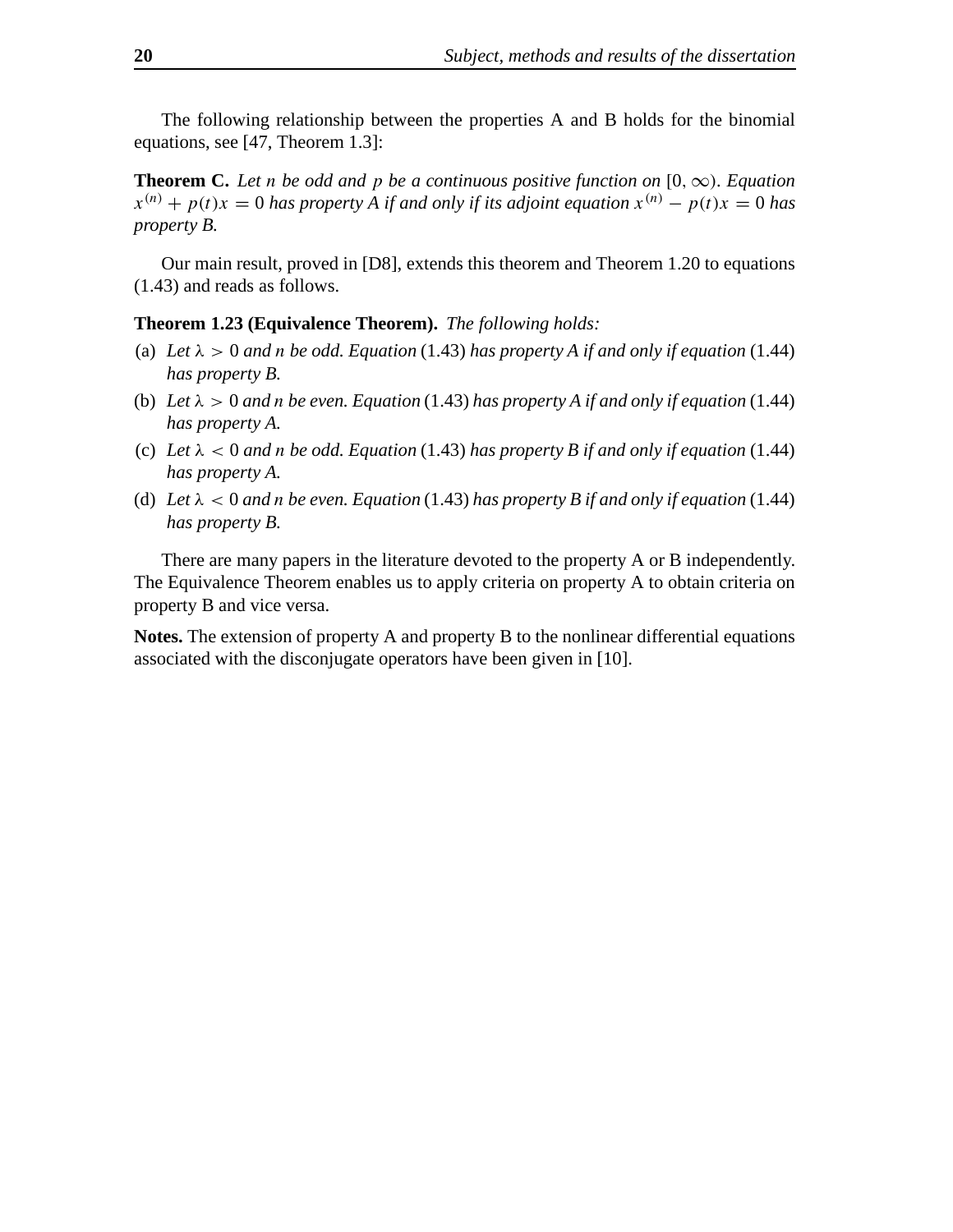## **2 List of presented papers**

- [D1] Z. Došlá, *On oscillatory solutions of third-order linear differential equations*, Čas. Pěst. Mat. 114 (1989), 28-34.
- [D2] M. Cecchi, Z. Došlá, M. Marini, Gab. Villari, *On the qualitative behavior of solutions of third order differential equations*, J. Math. Anal. Appl. **197**, 2 (1996), 749–766.
- [D3] M. Cecchi, Z. Došlá, M. Marini, *Some properties of third order differential operators*, Czech. Math. J. **47** (122) (1997), 729–748.
- [D4] M. Cecchi, Z. Dosˇla´, M. Marini, *An equivalence theorem on properties* A*,* B *for third order differential equations*, Ann. Mat. Pura Appl. IV. Ser. **173** (1997), 373–389.
- [D5] M. Cecchi, Z. Došlá, M. Marini, *On nonlinear oscillations for equations associated to disconjugate operators*, Nonlinear Anal., Theory Methods Appl. **30**, No.3 (1997), 1583–1594.
- [D6] M. Cecchi, Z. Dosˇla´, M. Marini, *On third order differential equations with property A and B*, J. Math. Anal. Appl. **231** (1999), 509–525.
- [D7] Z. Dosˇla´, *On square integrable solutions of third orderlinear differential equations*, Hascak, A. (ed.) et al., International scientific conference on mathematics. Proceedings of the conference, Herlany, Slovakia, Oct. 21-23, 1999. Košice: University of Technology Košice (2000), 68-72.
- [D8] M. Cecchi, Z. Došlá, M. Marini, *Equivalency for disconjugate operators*, Math. Nachr. **227** (2001), 19–31.
- [D9] M. Cecchi, Z. Došlá, M. Marini, *On the dynamics of the generalized Emden–Fowler equation*, Georgian Math. J., **7** (2000), 269–282.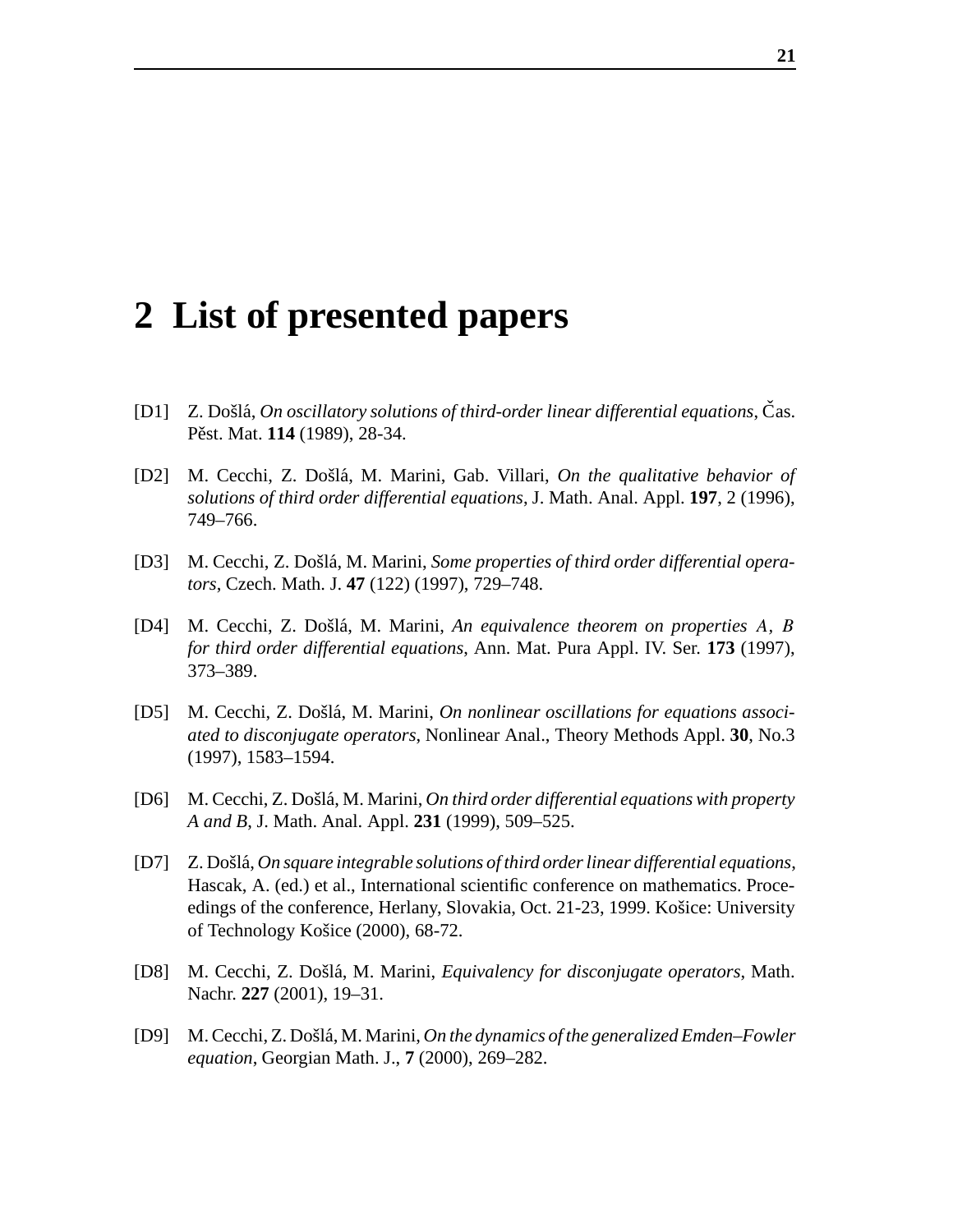- [D10] M. Cecchi, Z. Došlá, M. Marini, *On nonoscillatory solutions of differential equations with* p*-Laplacian*, Adv. Math. Sci. Appl. **11** (2001), 419–436.
- [D11] M. Cecchi, Z. Dosˇla´, M. Marini, *On decaying solutions for functional differential equations with* p*-Laplacian*, Nonlinear Anal. **47** (2001), 4387–4398.
- [D12] M. Cecchi, Z. Došlá, M. Marini, *Principal solutions and minimal set for quasilinear differential equations*, Dynamic Syst. Appl. **13** (2004), 223–234.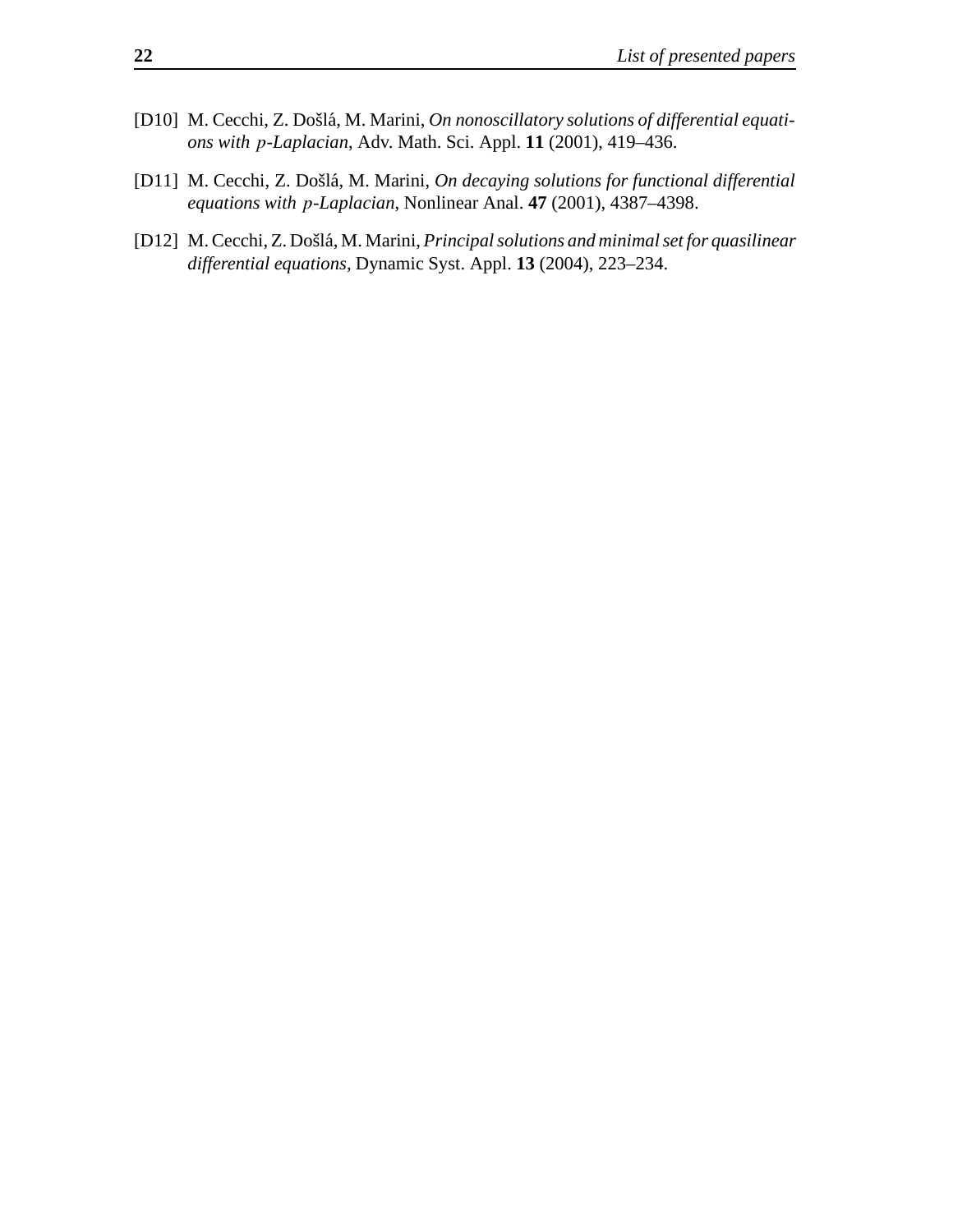## **3 Bibliography**

- [1] R. P. Agarwal, S. R. Grace, D. O'Regan, Oscillation Theory for Second Order Dynamic Equations, Taylor & Francis, London and New York, 2003.
- [2] I. Bihari, *A second order nonlinear inequality*, Acta Math. Hungar. **50** (1987), 155– 163.
- [3] M. Bartusˇek, Z. Dosˇla´, *On solutions of a third order nonlinear differential equation*, Nonlinear Anal., Theory Methods Appl. **23** (1994), 1331–1343.
- [4] M. Bartusˇek, Z. Dosˇla´, *Remark on Kneser problem*, Appl. Anal. **56** (1995), 327–333.
- [5] M. Bartusˇek, Z. Dosˇla´, *Oscillatory criteria for nonlinear third order differential equations with quasiderivatives*, Differ. Equ. Dyn. Syst. **3** (1995), 251–268.
- [6] M. Bartušek, M. Cecchi, Z. Došlá, M. Marini, *On nonoscillatory solutions of third order nonlinear differential equations*, Dynamic Syst. Appl. **9** (2000), 483–499.
- [7] M. Bartušek, M. Cecchi, Z. Došlá, M. Marini, *Global monotonicity and oscillation for second order differential equation* to appear in Czech Math. J.
- [8] M. Bartušek, Z. Došlá, J. R. Graef, The Nonlinear Limit-Point/Limit-Circle Problem, Birkhäuser, Boston, 2004.
- [9] M. Cecchi, Z. Dosˇla´, M. Marini, *Asymptotic behavior of solutions of third order delay differential equations*, Arch. Math. (Brno), **33** (1997), 99–108.
- [10] M. Cecchi, Z. Dosˇla´, M. Marini, *Disconjugate operators and related differential equations*, Electron J. Qual. Theory Differ. Equ. 2000, Suppl., 17 p., electronic only (2000).
- [11] M. Cecchi, Z. Dosˇla´, M. Marini, *Half-linear equations and characteristic properties of the principal solution*, to appear in J. Differential Equations.
- [12] M. Cecchi, M. Marini, G. Villari, *On the monotonicity property for a certain class of second order differential equations*, J. Differential Equations **82**, No.1, (1989), 15–27.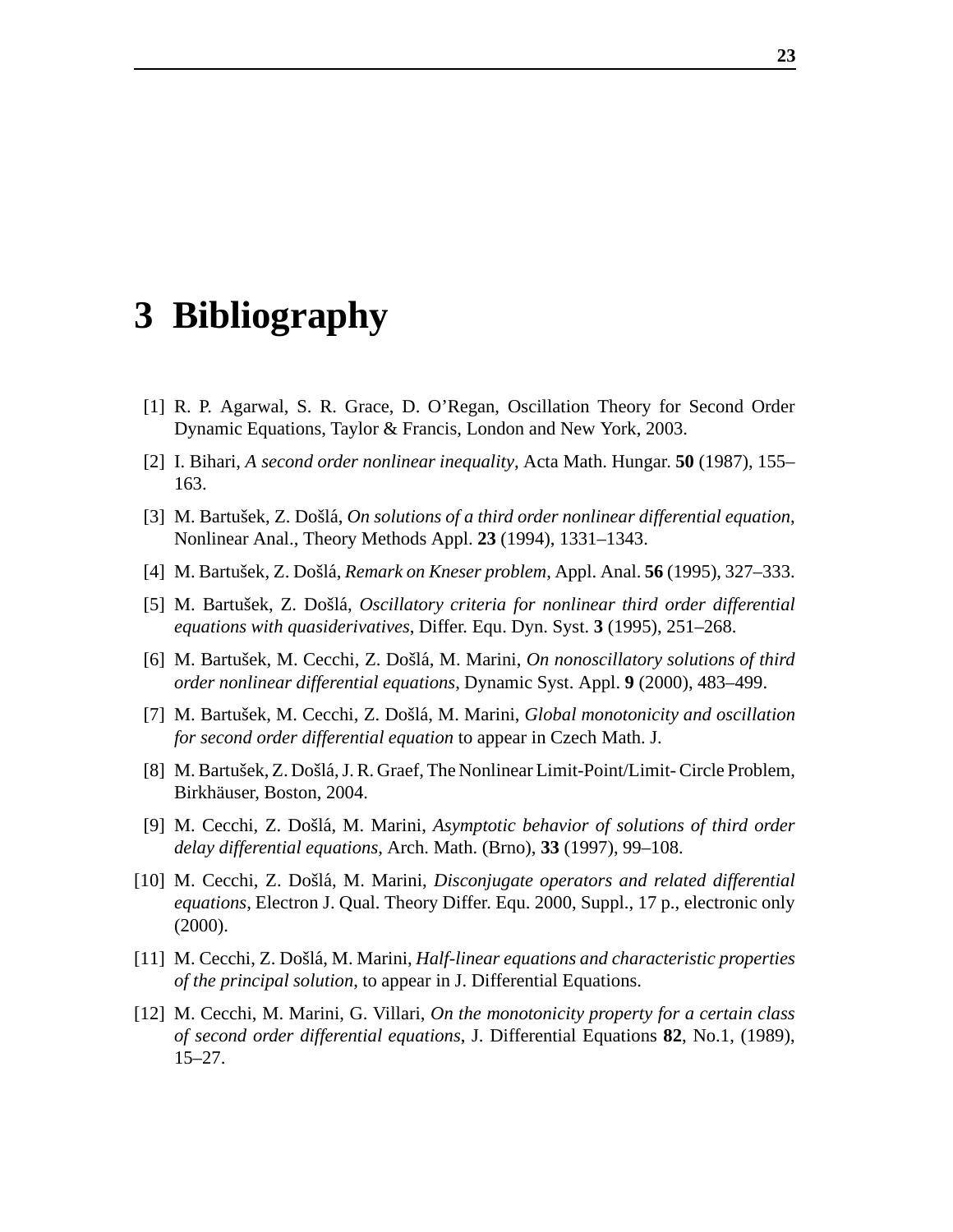- [13] M. Cecchi, M. Marini, G. Villari, *Integral criteria for a classification of solutions of linear differential equations*, J. Differential Equations **9**, No.2, (1992), 381–397.
- [14] M. Cecchi, M. Marini, G. Villari, *On a nonlinear second order differential equation with oscillating coefficient*, Diff. Int. Equat. **6**, No.1, (1993), 47–61.
- [15] M. Cecchi, M. Marini, G. Villari, *On some classes of continuable solutions of a nonlinear differential equation*, J. Differential Equations **118**, No.2, (1995), 403– 419.
- [16] M. Cecchi, M. Marini, G. Villari, *On a cyclic disconjugate operator associated to linear differential equations*, Annali Mat Pura Appl. IV, **CLXX**, (1996), 297–309.
- [17] T. Chanturia, *On singular solutions of nonlinear systems of ordinary differential equations*, Colloq. Math. Soc. Ja´nos Bolyai **15** (1975), 107–119.
- [18] T. Chanturia, *On monotonic solutions of systems of nonlinear differential equations*, (Russian) Ann. Polon. Math. **37** (1980), 59–70.
- [19] Sh. Chen, Q. Huang, L. H. Erbe, *Bounded and zero-convergent solutions of a class of Stieltjes integro-differential equations*, Proc. Amer. Math. Soc., **113** (1991), 999– 1008.
- [20] J. I. Díaz, Nonlinear Partial Differential Equations and Free Boundaries, Vol.I: Elliptic equations, Pitman Advanced Publ., 106, 1985.
- [21] J. M. Dolan and G. Klaasen, *Strongly oscillatory and nonoscillatory subspaces of linear equations*, *Canad. J. Math.* **27**, No 1 (1975), 106–110.
- [22] J. Džurina, *Comparison theorems for functional differential equations*, Math. Nachr. **164** (1993), 13–22.
- [23] J. Džurina, *Property (A) of n−th order ODE*'S, Math. Bohemica 122 (1997), 349– 356.
- [24] Z. Dosˇla´, I. Vrkocˇ, *On extension of the Fubini theorem and its application to the second order differential equations*, to appear in Nonlinear Anal.
- [25] O. Dosˇly´, A. Elbert, *Integral characterization of the principal solution of half-linear second order differential equations*, Studia Sci. Math. Hungar. **36** (2000), 455–469.
- [26] A. Elbert, *On the half-linearsecond order differential equations*, Acta Math. Hungar. **49** (1987), 487–508.
- [27] A. Elbert, T. Kusano, *Principal solutions of non-oscillatory half-linear differential equations*, Advances in Math. Sci. and Appl., **8** (1998) 745–759.
- [28] U. Elias, *Nonoscillation and eventual disconjugacy*, Proc. Amer. Math. Soc. **66** (1977), 269–275.
- [29] U. Elias, *A classification of the solutions of a differential equation according to their asymptotic behaviour*, Proc. Roy. Soc. Edinburgh **83A** (1979), 25–38.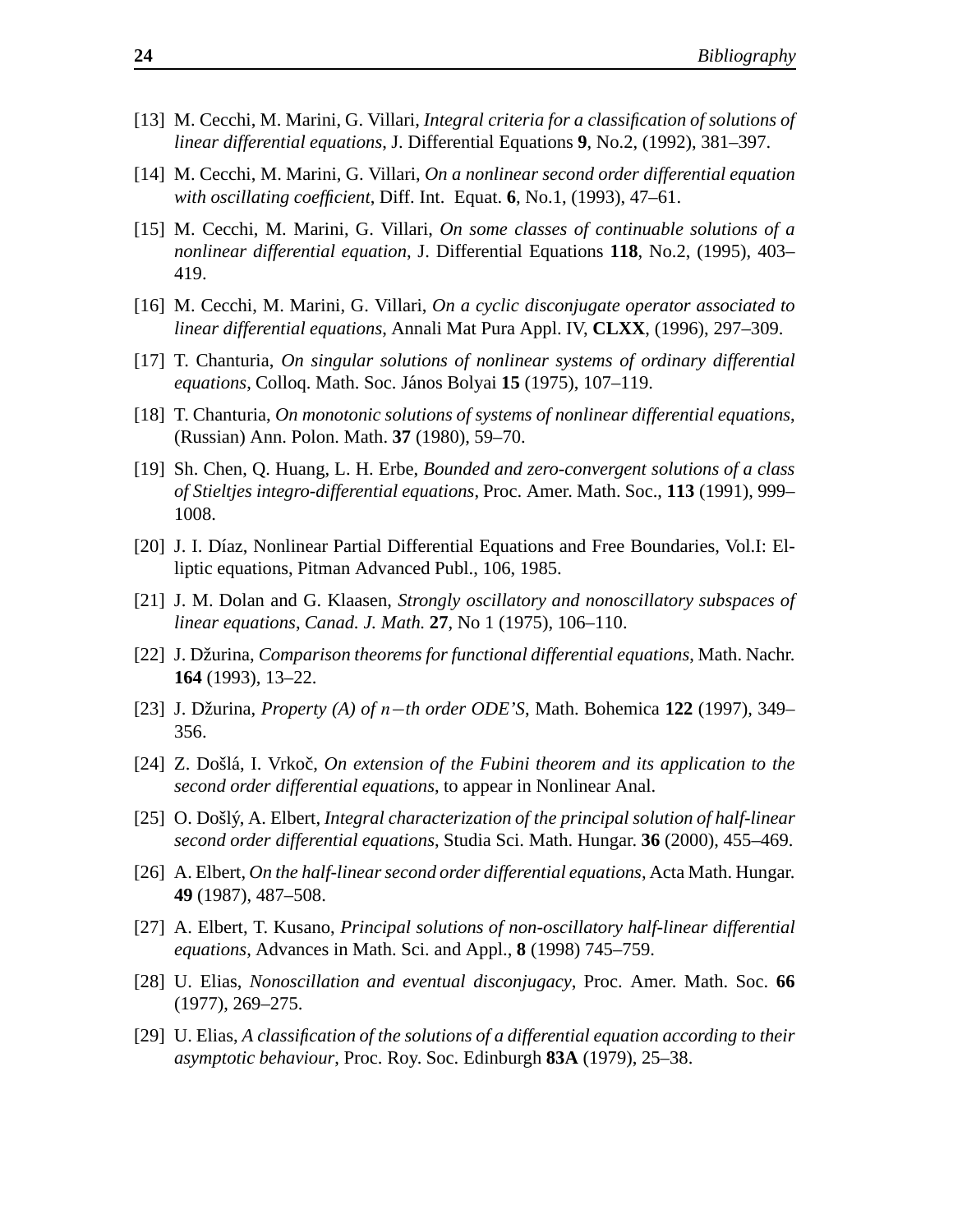- [30] U. Elias, *A classification of the solutions of a differential equation according to their behaviour at infinity, II*, Proc. Roy. Soc. Edinburgh **100A** (1985), 53–66.
- [31] U. Elias, Oscillation Theory of Two-Term Differential Equations, Kluwer Academic Publishers, Dordrecht-Boston-London, 1997.
- [32] L. Erbe, *Oscillation, nonoscillation and asymptotic behavior for third order nonlinear differential equations*, Annali Mat. Pura Appl. **110** (1976), 373–391.
- [33] L. H. Erbe, Q. Kong, B. G. Zhang, Oscillation Theory for Functional Differential Equations, Pure and Appl. Math., 190, Marcel Dekker, New York, 1995.
- [34] M. Gaudenzi, *On the Sturm-Picone theorem for* n*th–order differential equations*, Siam J. Math. Anal. **21** (1990), 980–994.
- [35] M. Gera, *Uber das verhalten der losungen der gleichung*  $x''' + a(t)x'' + b(t)x' + b(t)x'$  $+ c(t)x = 0$ ,  $c(t) \leq 0$ , Acta Math. Univ. Comenianae **XLVI-XLVII** (1985), 189– 203.
- [36] M. Greguš, Third Order Linear Differential Equation, D. Reidel Publ. Comp., Dordrecht, Boston, Lancaster, Tokyo, 1987.
- [37] M. Greguš, M. Greguš jr., *Asymptotic properties of solutions of a certain nonautonomous nonlinear differential equation of the third order*, Boll. U. M. I. (7) **7-A** (1993), 341–350.
- [38] M. Hanan, *Oscillation criteria for third-order linear differential equation*, Pacific J. Math. **11** (1961), 919-944.
- [39] P. Hartman, Ordinary differential equations. John Wiley and Sons, Inc., New York, 1964.
- [40] J. W. Heidel, *Qualitative behavior of solutions of a third order nonlinear differential equation*, Pacific J. Math. **27** (1968), 507–526.
- [41] G. D. Jones, *Oscillatory behavior of third order differential equations*, Proceedings Amer. Math. Soc. **43** (1974), 133–136.
- [42] G. D. Jones, *Growth properties of solutions of a linear differential equation*, Proc. Roy. Soc. Edinburgh **104A** (1986), 127–136.
- [43] I. Kiguradze, *Concerning the oscillation of solutions of nonlinear differential equations*, (Russian) Differentsial'nye Uravneniya **1**(1965), No. 8, 995–1006.
- [44] I. Kiguradze, *Asymptotic properties of solutions of a nonlinear differential equation of Emden-Fowler type*, (Russian) Izvestiya Akad. Nauk SSSR. Ser. Mat. **29** (1965), No. 5, 965–986.
- [45] I. Kiguradze, Some Singular Boundary Value Problems for Ordinary Differential Equations. (Russian), Tbilisi University Press, Tbilisi, 1975.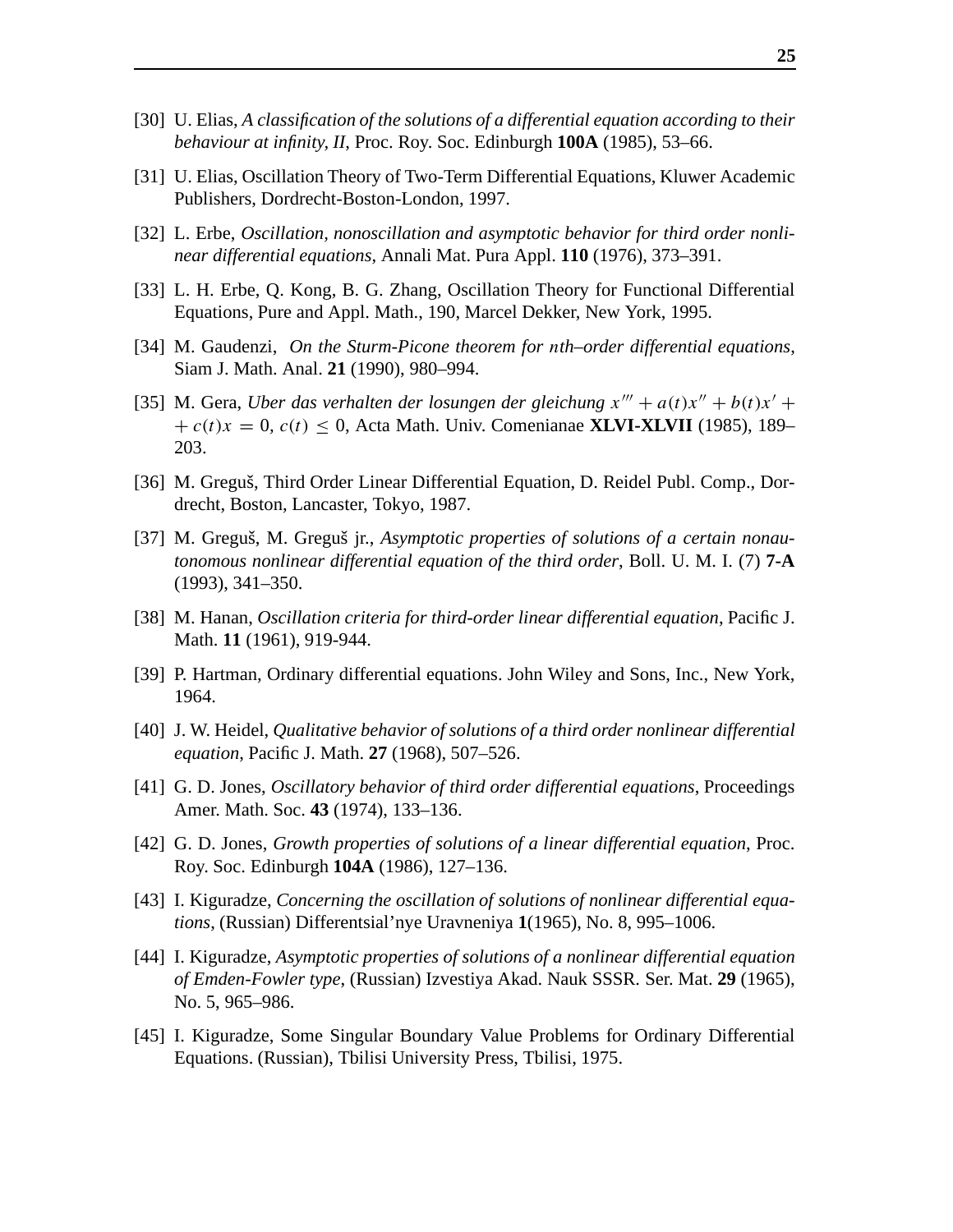- [46] I. Kiguradze and G. Kvinikadze, *On strongly increasing solutions of nonlinear ordinary differential equations*, Ann. Mat. Pura ed Appl. **130** (1982), 67–87.
- [47] I. Kiguradze, T. Chanturia, Asymptotic Properties of Solutions of Nonautonomous Ordinary Differential Equations. Kluwer Academic Publishers, Dordrecht-Boston-London, 1993.
- [48] T. Kusano, M. Naito, *Oscillation criteria for general linear ordinary differential equations*, Pacific J. Math., **92** (1981), 345–355.
- [49] T. Kusano, M. Naito, *Comparison theoremsforfunctional differential equations with deviating arguments*, J. Math. Soc. Japan, **33** (1981), 509–532.
- [50] T. Kusano, M. Naito, *Boundedness of solutions of a class of higher order ordinary differential equations*, J. Differential Equations, **46** (1982), 32–45.
- [51] T. Kusano, M. Kitano, *On a class of second order quasilinear ordinary differential equations*, Hiroshima Math. J. **25** (1995), 321–355.
- [52] T. Kusano, N. Yoshida,*Nonoscillation theoremsfor a class of quasilinear differential equations of second order*, J. Math. Anal. Appl. **189** (1995), 115–127.
- [53] T. Kusano, M. Naito, K. Tanaka, *Oscillatory and asymptotic behavior of solutions of a class of linear ordinary differential equations*, Proc. Royal Soc. Edinburgh **90A** (1981), 24–40.
- [54] T. Kusano, B. S. Lalli, *On oscillation of half-linear functional differential equations with deviating arguments*, Hiroshima Math. J. **24** (1994), 549–563.
- [55] G. Kvinikadze, *On strongly increasing solutions of system of nonlinear ordinary differential equations*, Trudy Inst. Prikl. Mat. I. Vekua **37** (1990), 41–49.
- [56] A. C. Lazer, *The behaviour of solutions of the differential equation*  $y''' + p(x)y' +$  $+ q(x)y = 0$ , Pacific J. Math. **17** (1966), 435–466.
- [57] W. Leigthon, M. Morse, *Singular quadratic functionals,* Trans. Amer. Math. Soc. **40** (1936), 252–286.
- [58] M. Marini, *Monotone solutions of a class of second order nonlinear differential equation*, Nonlinear Anal., T.M.A., **8** (1984), 261–271.
- [59] M. Marini, *On nonoscillatory solutions of a second order nonlinear differential equation*, Boll. U.M.I., Ser. VI, **3-C**, No.1, (1984), 189–202.
- [60] M. Marini, P. Zezza, *On the asymptotic behavior of the solutions of a class ofsecondorder linear differential equations*, J. Differential Equations **28** (1978), 1–17.
- [61] J. D. Mirzov, *On some analogs of Sturm's and Kneser's theorems for nonlinear systems*, J. Math. Anal. Appl. **53** (1976), 418–425.
- [62] J. D. Mirzov, *Principal and nonprincipalsolutions of a nonoscillatory system*, Tbilisi Inst. Prikl. Mat. Trudy **31** (1988), 100–117.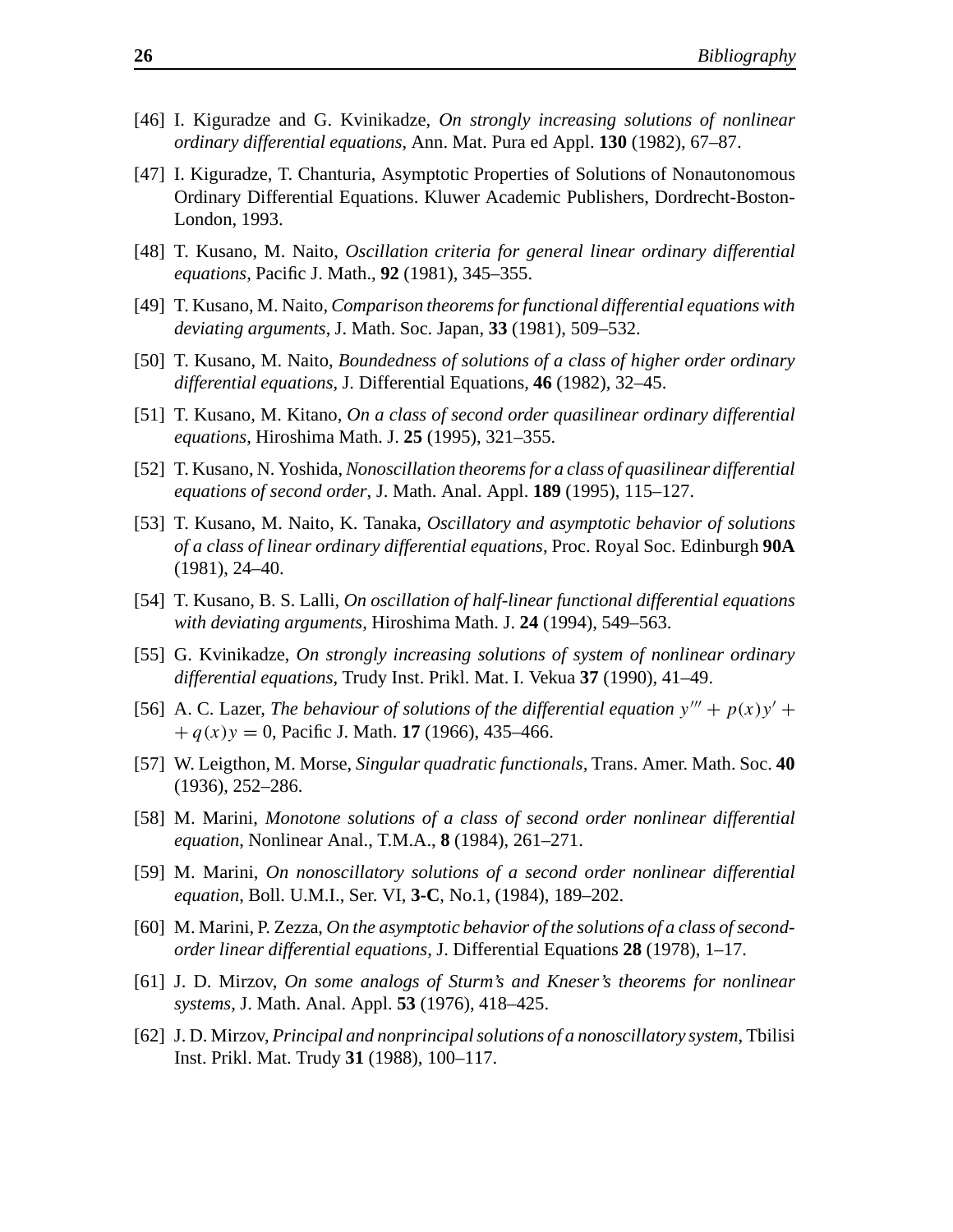- [63] J. D. Mirzov, Asymptotic Properties of Solutions of the Systems of Nonlinear Nonautonomous Ordinary Differential Equations. (Russian) Maikop, Adygeja Publ., 1993.
- [64] M. Mizukami, M. Naito, H. Usami, *Asymptotic behavior of solutions of a class of second order quasilinear ordinary differential equations*, Hiroshima Math. J. **32** (2002), 51–78.
- [65] Y. Nagabuchi, M. Yamamoto, *On the monotonicity of solutions for a class of nonlinear differential equations of second order*, Math. Japonica **37** (1992), 665–673.
- [66] Z. Nehari, *Disconjugate linear differential operators*, Trans. Amer. Math. Soc. **129** (1967), 500–516.
- [67] J. Ohriska, *Oscillatory and asymptotic properties of third and fourth order linear differential equations*, Czech. Math. J. **39** (114) (1989), 215–224.
- [68] J. Ohriska, *Adjoint differential equations and oscillation*, J. Math. Anal. Appl. **195** (1995), 778–796.
- [69] N. Parhi, P. Das, *Oscillation criteria for a class of nonlinear differential equations of third order*, Ann. Polon. Math. **LVII.3** (1992), 219–229.
- [70] Ch. G. Philos, *On the existence of nonoscillatory solutions tending to zero at*  $\infty$  *for differential equations with positive delays*, Arch. Math. **36** (1981), 168–178, 1981.
- [71] R. L. Potter, *On self-adjoint differential equations of second order*, Pacific J. Math.**3** (1953), 467-491.
- [72] V. A. Rabcevich, *On strongly increasing solutions of arbitrary order Emden–Fowler system*, (Russian) Differentsial'nye Uravneniya **34** (1998), No. 2, 222–227.
- [73] G. Sansone, *Studi sulle equazioni differenziali lineari omogenee del terzo ordine nel campo reale*, Univ. Nac. Tucuman Rev. **6** (1948), 195–253.
- [74] M. Švec, *Behaviour of nonoscillatory solutions of some nonlinear differential equations*, Acta Math. Univ. Comenianae **34** (1980), 115–130.
- [75] C. A. Swanson, Comparison and OscillationTheory of Linear Differential Equations. Acad. Press, New York, 1968.
- [76] T. Tanigawa, *Existence and asymptotic behavior of positive solutions ofsecond order quasilinear differential equations*, Advan. Math. Sci. Appl. **9**, No.2 (1999), 907–938.
- [77] W. F.Trench,*Canonical forms and principalsystemsfor general disconjugate equations*, Trans. Amer. Math. Soc. **189** (1974), 319–327.
- [78] Gaet. Villari, *Contributi allo studio asintotico dell'equazione*  $x'''(t) + p(t)x(t) = 0$ , Ann. Mat. Pura Appl. **IV, LI** (1960), 301–328.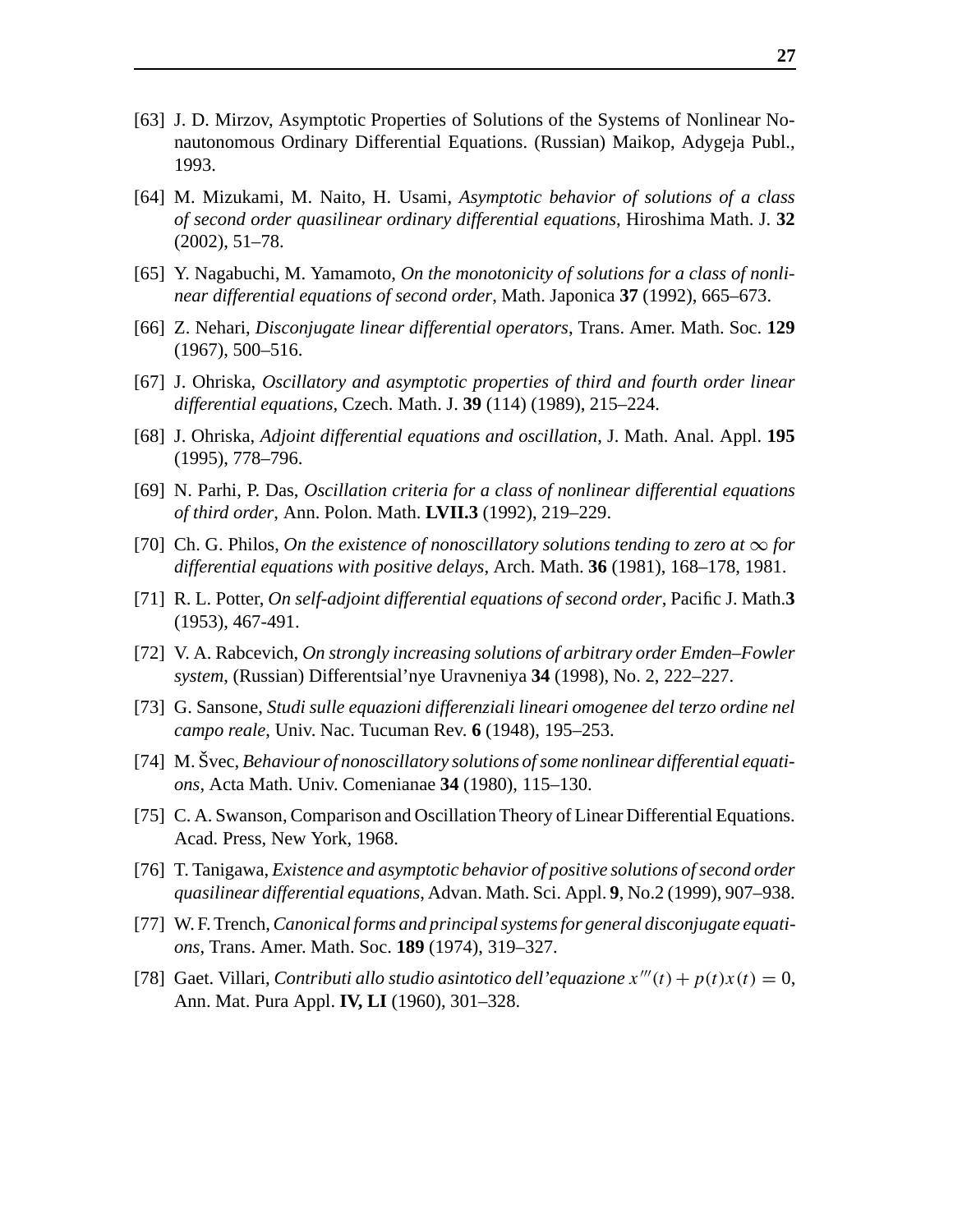## 4 **Résumé**

The aim of the dissertation is to present main results published in the papers [D1]–[D12]. These results contribute to the asymptotic theory of the following ordinary differential equations:

#### **(1) Second order differential equations with** p**-Laplacian**

Consider the nonlinear equation

$$
(a(t)\Phi_p(x'))' = b(t)f(x)
$$
\n(4.1)

and the functional differential equation

$$
(a(t)\Phi_p(x'))' = b(t)f(x(g(t))),
$$

where the functions a, b are continuous and positive for  $t \geq 0$ ,  $\Phi_p(u) = |u|^{p-2}u$  with  $p > 1$ , f is continuous on R such that  $f(u)u > 0$  for  $u \neq 0$ , and  $g : [0, \infty) \to \mathbb{R}$  is a continuous function satisfying  $\lim_{t\to\infty} g(t) = \infty$ .

These equations arise in the study of radially symmetric solutions of the nonlinear partial differential equation with  $p$ -Laplacian. They are natural generalizations of nonlinear equations with the Sturm-Liouville operator. When  $f(x) = \Phi_q(x)$  ( $q > 1$ ) and  $f(x) =$  $= \Phi_p(x)$ , (4.1) is called a *quasilinear equation* and a *half-linear equation*, respectively. The integral conditions describing the asymptotic behavior of all nonoscillatory solutions of (4.1) are given. Moreover, applications to the quasilinear equations and the half-linear equations are given as well.

Our results in this direction generalize or complete the results of Cecchi-Marini-Villari, Elbert, Elbert-Kusano, Mirzov, Mizukami-Naito-Usami, Philos, Potter, Tanigawa, and others.

### **(2) Third order linear and nonlinear differential equations**

We establish new results in the oscillatory and asymptotic theories of the third order differential equation

$$
x''' + p(t)x' + q(t)f(x) = 0.
$$